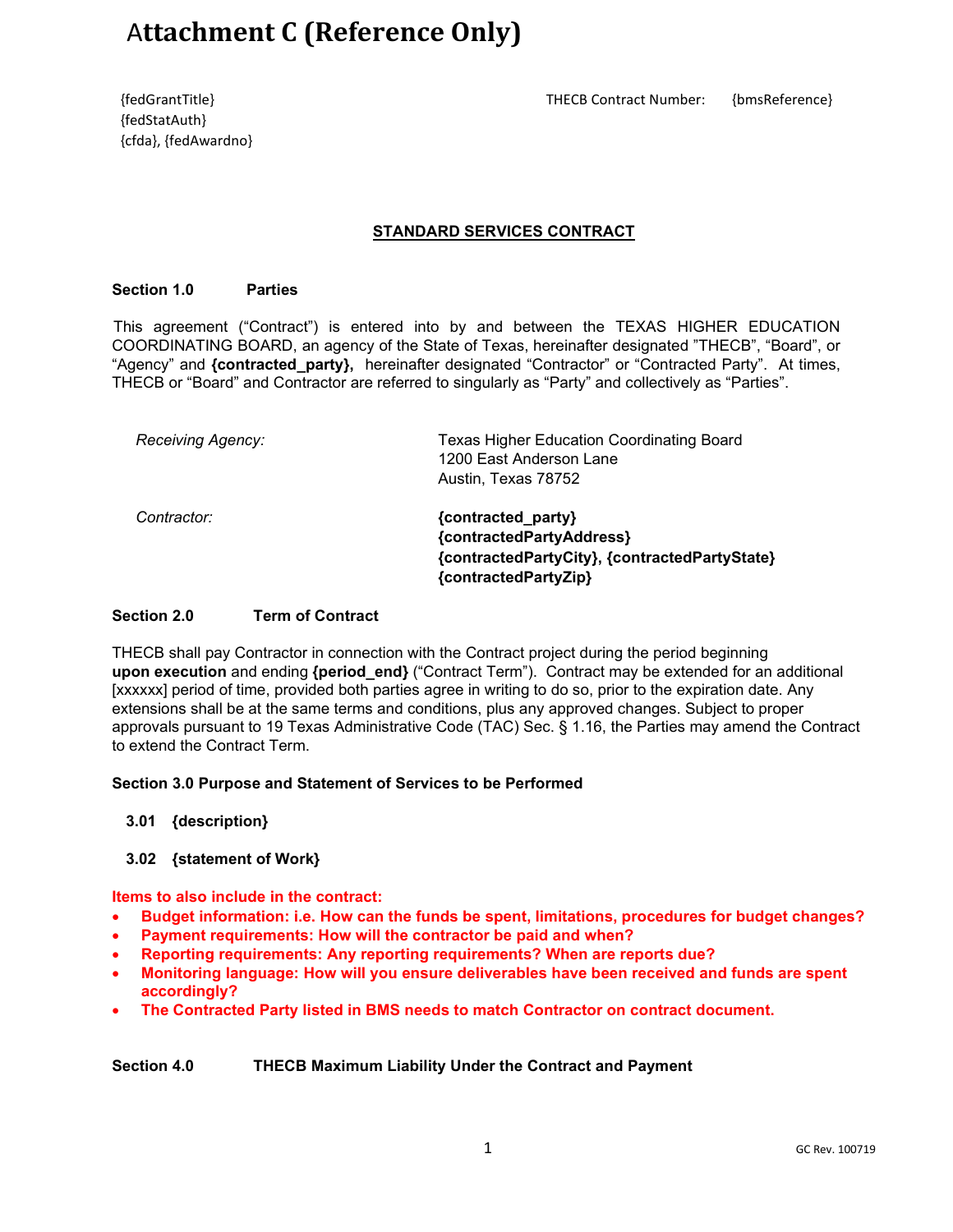- **4.01** THECB total liability under the contractor shall not exceed the sum of \$ {total \$}, {total \$ extended}. This maximum liability includes, any pre-authorized expenses incurred ("Contract Amount"). Any changes to the maximum liability are subject to proper approvals pursuant to 19 TAC Sec. §1.16.
- **4.02** Contractor shall provide invoices to THECB for Services performed. No payment shall be made under this Contract without the prior submission of detailed, correct invoices, accepted by THECB. All payments due to Contractor will be made pursuant to the Texas Prompt Payment Law, Texas Government Code, Subtitle F, Chapter 2251. The form of any invoice must comply with the specifications of THECB and must be submitted in the manner and with the documentation THECB may require. All invoices (which are to include reimbursement claims for expenses if authorized under this Contract) shall be submitted to THECB Program Manager, or THECB Program Manager's successor, who is listed in this contract. Payments under this Contract are subject to the availability of appropriated funds. Submission of an invoice shall constitute Contractor's certification that Services and other obligations under the Contract have been performed in accordance with this Contract.

# **4.03 {services\_for\_payment}**

**4.04** The Comptroller of the State of Texas uses an electronic funds transfer system to make payments to vendors who choose to receive payment through the electronic funds transfer system, rather than by state warrant. If not already established to receive direct deposit payments from the State of Texas, vendors who choose to receive payment by electronic funds transfer should complete and submit the Vendor Direct Deposit Authorization located on the Comptroller's website.

## **Section 5.0 General and Special Provisions of Contract, Certain Certifications**

- **5.01** Contractor further certifies the following:
	- **5.01.1 Former Agency Employees:** Contractor represents and warrants that none of its employees including, but not limited to, those authorized to provide services under the contract, were former employees of the Agency during the twelve (12) month period immediately prior to the date of execution of the contract.
	- **5.01.2 Prior Disaster Relief Contract Violation:** Under Sections 2155.006 and 2261.053 of the Texas Government Code, the Contractor certifies that the individual or business entity named in this Contract is not ineligible to receive the specified contract and acknowledges that this contract may be terminated and payment withheld if this certification is inaccurate.
	- **5.01.3** Pursuant to Section 2261.252 of the Texas Government Code, a state agency may not enter into a contract for the purchase of goods or services with a private vendor with whom any of the following agency employees or officials have a financial interest: (1) a member of the agency's governing body; (2) the governing official, executive director, general counsel, chief procurement officer, or procurement director of the agency; (3) a family member related to an employee or official described above in (1) or (2) within the second degree of affinity or consanguinity.
	- **5.01.4** Pursuant to Section 2263 of the Texas Government Code, financial advisors or service providers must disclose in writing to the administrative head of the state governmental entity and the State Auditor's Office (SAO) the following. For this purpose, "financial advisor or service provider" includes a person or business entity who acts as a financial advisor, financial consultant, money or investment manager, or broker. Such disclosure shall be in compliance with the provisions of Texas Government Code 2263.005.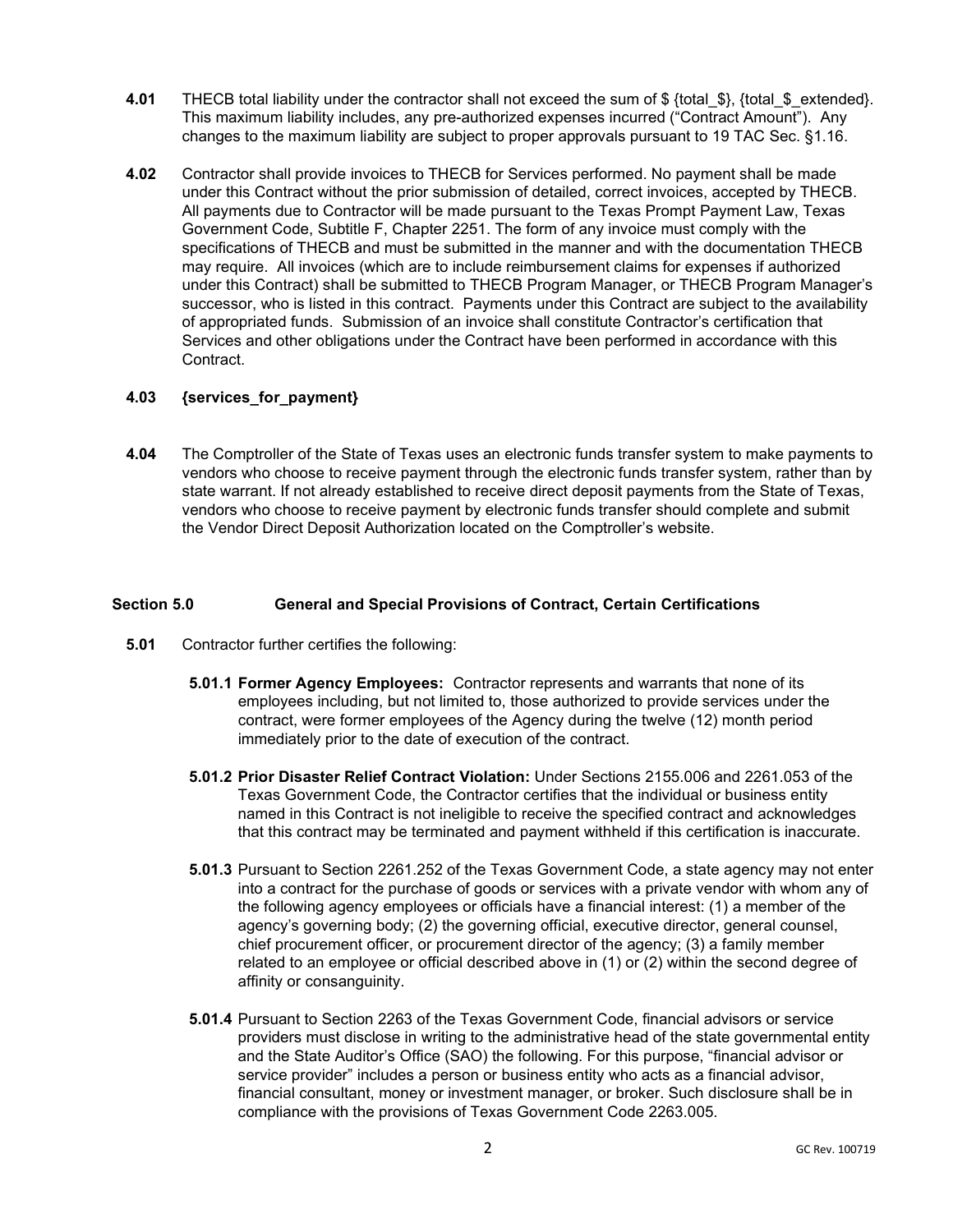- **5.01.5 Executive Head of a State Agency:** In accordance with Section 669.003 of the Texas Government Code, relating to contracting with the executive head of a state agency, Contractor certifies that it/he/she is not  $(1)$  the executive head of the Agency,  $(2)$  a person who at any time during the four years before the date of the contract was the executive head of the Agency, or (3) a person who employs a current or former executive head of the Agency.
- **5.01.6 HB1295:** Pursuant to Texas Government Code Section 2252.908, which was added by H.B. 1295, 84th Leg. Session, R.S. (2015), Contractor agrees to submit a disclosure of interested parties to the THECB at the time Contractor submits the signed contract to the THECB. This section applies only to a contract of a governmental entity or state agency that either (1) requires an action or vote by the governing body of the entity or agency before the contract may be signed or (2) has a value of at least \$1 million.
- **5.01.7 Felony Criminal Convictions:** Contractor represents and warrants that Contractor has not and Contractor's employees who will be involved in the Contract Project have not been convicted of a felony criminal offense, or that, if such a conviction has occurred, Contractor has fully advised THECB as to the facts and circumstances surrounding the conviction(s) and has received THECB's prior written consent to proceed.
- **5.01.8 Certification Concerning Restricted Employment for Former State Officers or Employees under Texas Government Code §572.069:** Contractor certifies that is has not employed and will not employ a former THECB or state officer who participated in a procurement or contract negotiation for THECB involving Contractor within two years after the state officer or employee left state agency employment or service.

This certification only applies to former state officers or employees whose state service or employment ceased on or after September 1, 2015.

- **5.01.9 Franchise Tax Certification:** Contractor, certifies that it is exempt or not delinquent in the payment of any franchise taxes owed the State of Texas under Chapter 171, Texas Tax Code. If Contractor is a qualifying business entity type per Texas Comptroller of Public Accounts guidelines and is not set up in the Texas Franchise system, Contractor must do so prior to contracting with the State of Texas.
- **5.01.10 Certification Concerning Dealing with Public Servants:** Contractor has not given, offered to give, nor intends to give at any time hereafter any economic opportunity, future employment, gift, loan, gratuity, special discount, trip, favor, or service to a public servant in connection with this Contract.
- **5.01.11 Certification Concerning Financial Participation:** Under Texas Government Code § 2155.004, Contractor certifies that the individual or business entity named in the contract is not ineligible to receive the specified contract and acknowledges that this contract may be terminated and payment withheld if this certification is inaccurate. Section 2155.004 prohibits a person or entity from receiving a state contract if that person or entity received compensation for participating in preparing the solicitation or specification for the Contract.
- **5.01.12 Signature Authority:** Contractor represents and warrants that the individual submitting this document, and any other documents made part of this Contract, is authorized to sign such documents on behalf of the Contractor.

## **Section 6.0 Terms and Conditions**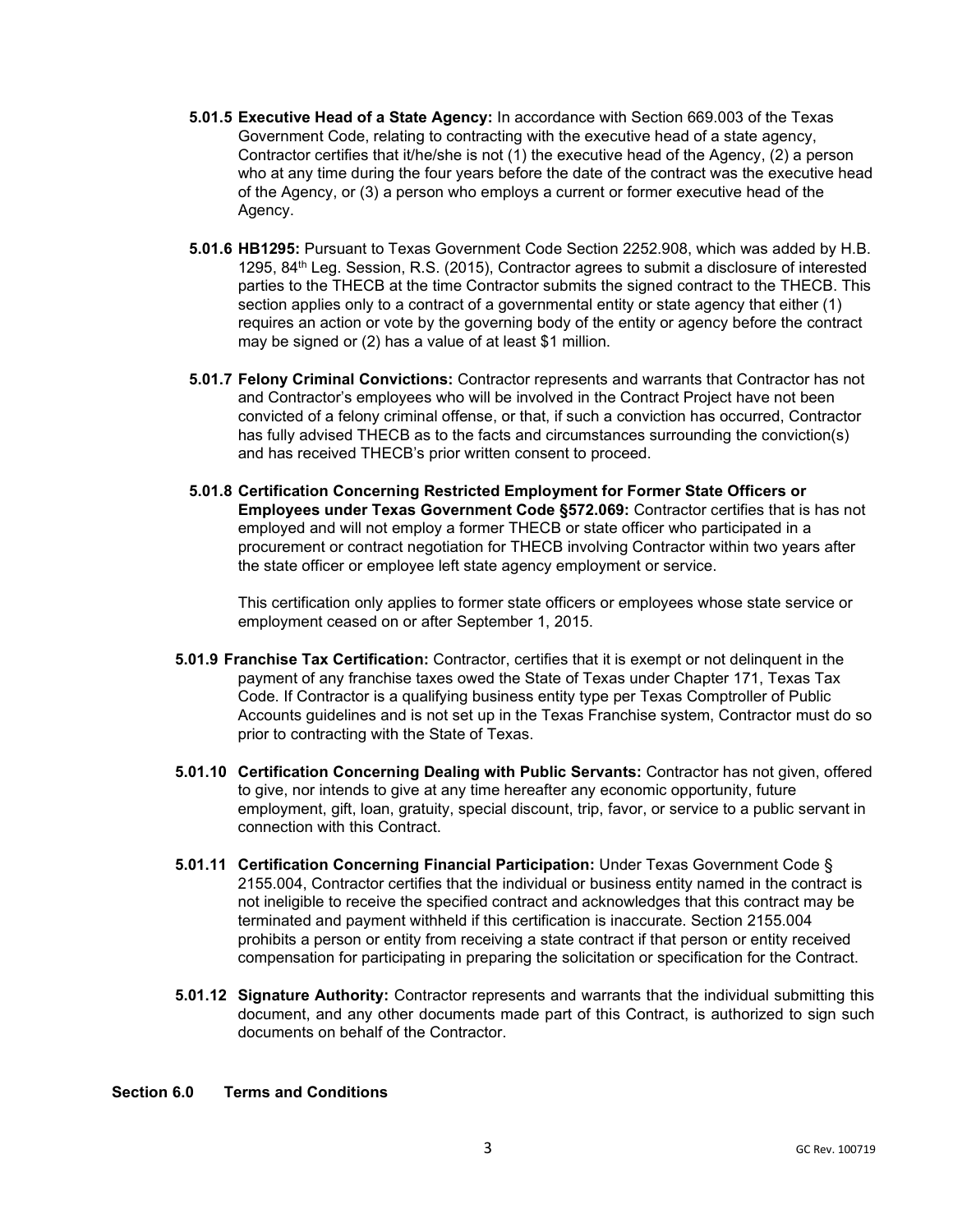## **6.01 Termination:**

Notwithstanding the termination or expiration of this Contract, the provisions of this Contract regarding confidentiality, indemnification, transition, records, right to audit and independent audit, property rights, dispute resolution, invoice and fees verification, and default shall survive the termination or expiration dates of this Contract.

- **6.01.1 Convenience of the State**: THECB, in its sole discretion, may terminate this Contract upon one (1) calendar day's written notice to Contractor. Such notice will be provided in accordance with section 6.28.2 of this Contract. In the event of such termination, the Contractor shall, unless otherwise mutually agreed upon in writing, cease all work immediately upon the effective date of termination. THECB will be liable only for payments for any goods and/or services ordered from the Contractor before the termination date.
- **6.01.2 Termination for Cause**: THECB may, by written notice to Contractor, immediately terminate this Contract for cause if: (a) THECB is not reasonably satisfied with Contractor's Services; (b) default or abandonment by Contractor occurs; or (c) Contractor fails to comply fully with any term or condition of this Contract, through no material fault of THECB. If THECB deems it appropriate under the circumstances, THECB will provide a three (3) business day advance written notice of intent to terminate to Contractor, and THECB will provide Contractor with an opportunity for consultation with THECB prior to termination during that three (3) business day period.

If Contractor fails or refuses to perform its obligations under this Contract, THECB may exercise any and all rights as may be available to it by law or in equity. In the event THECB exercises its right to terminate for cause, Contractor is responsible for paying damages to THECB including but not limited to re-procurement costs (if applicable), and any other consequential damages to the State of Texas and THECB resulting from Contractor's nonperformance.

- **6.01.3 Abandonment or Default**: If the Contractor Abandons or Defaults on the Contract, THECB reserves the right to terminate the Contract without notice and either re-solicit or re-award the Contract to the next best responsive and responsible Contractor. The defaulting Contractor will not be considered in the re-solicitation and may not be considered in future solicitations for the same type of work, unless the specification or scope of work significantly changed. The period of suspension will be determined by THECB based on the seriousness of the default.
- **6.01.4 Applicable Law and Conforming Amendments:** THECB may terminate this Contract immediately upon notice to Contractor in the event federal or state law is enacted, amended, or judicially interpreted so as to render continued fulfillment of the Contract, on the part of THECB, wholly unreasonable or impossible. THECB reserves the right, at its sole discretion, to unilaterally amend this Contract throughout the Contract Term to incorporate any modifications necessary for THECB's compliance, as an agency of the state of Texas, with all applicable state and federal laws, rules, regulations, requirements, and guidelines.
- **6.01.5 Excess Obligations (Non-Appropriation):** The contract is subject to termination or cancellation, without penalty to Agency, either in whole or in part, subject to the availability of state funds.
- **6.01.6 Effect of Termination:** Upon any termination, all indemnities, including without limitation those set forth in this Contract, as well as Contract provisions regarding confidentiality, records retention, right to audit, ownership, and dispute resolution, shall survive the termination of this Contract for any reason whatsoever and shall remain in full force and effect. In the event of any termination, Contractor shall, unless otherwise mutually agreed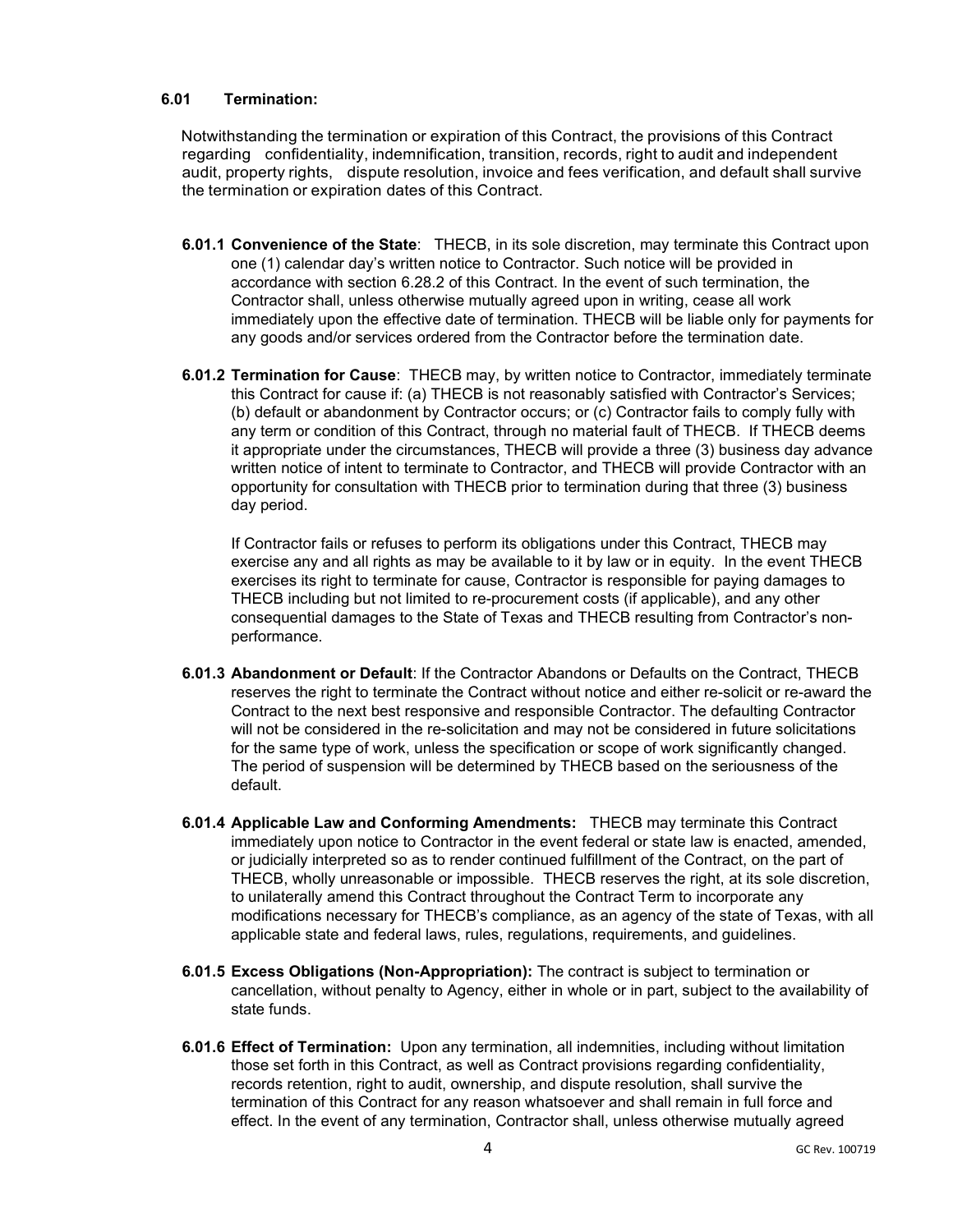upon in writing, cease all Services immediately upon the effective date of termination, except such Services that THECB deems are necessary to wind-up in a cost-effective manner. For any termination by THECB other than termination for non-appropriation, THECB shall be liable to Contractor for only that portion of the Services authorized by THECB and which have been completed prior to the effective date of termination, provided that THECB shall not be liable for any work performed that is not acceptable to THECB and/or does not meet Contract requirements, plus any necessary work deemed appropriate by THECB to cost-effectively wind-up.

- **6.01.7 Transfer of Duties**: In the event of termination, Contractor will provide reasonable cooperation to transfer its duties under the Contract to another entity without disruption.
- **6.02 Amendment:** This Contract may be modified only by written amendment executed by the Parties hereto; however, any amendment of this Contract that conflicts with the laws of the State of Texas shall be void ab initio.

#### **6.03 Indemnification**:

Acts or Omissions: CONTRACTOR SHALL INDEMNIFY AND HOLD HARMLESS THE STATE OF TEXAS AND THECB AND THEIR OFFICERS, AGENTS, EMPLOYEES, REPRESENTATIVES, OTHER CONTRACTORS, ASSIGNEES, AND/OR DESIGNEES FROM ANY AND ALL LIABILITY, ACTIONS, CLAIMS, DEMANDS, OR SUITS, AND ALL RELATED COSTS, ATTORNEY FEES, AND EXPENSES ARISING OUT OF, OR RESULTING FROM, ANY ACTS OR OMISSIONS OF THE CONTRACTOR OR ITS AGENTS, EMPLOYEES, SUBCONTRACTORS, ORDER FULFILLERS, OR SUPPLIERS OF SUBCONTRACTORS IN EXECUTION OR PERFORMANCE OF THE CONTRACT AND ANY PURCHASE ORDERS ISSUED UNDER THE CONTRACT. THE DEFENSE SHALL BE COORDINATED BY CONTRACTOR WITH THE OFFICE OF THE ATTORNEY GENERAL OF THE STATE OF TEXAS IF THECB AND/OR THE STATE OF TEXAS AND/OR THEIR OFFICERS, AGENTS, EMPLOYEES, REPRESENTATIVES, OTHER CONTRACTORS, ASSIGNEES, AND DESIGNEES ARE A NAMED DEFENDANT IN ANY LAWSUIT AND THE CONTRACTOR MAY NOT AGREE TO ANY SETTLEMENT WITHOUT FIRST OBTAINING THE CONCURRENCE OF THE OFFICE OF THE ATTORNEY GENERAL. CONTRACTOR AND THECB AGREE TO FURNISH TIMELY WRITTEN NOTICE TO EACH OTHER OF ANY SUCH CLAIM.

- **6.04 Sovereign Immunity**: The Parties stipulate and agree that no provision of, or any part of this Contract between THECB and Contractor, or any subsequent amendment shall be construed: (1) as a waiver of the doctrine of sovereign immunity or immunity from suit as provided for in the Texas Constitution and the Laws of the State of Texas; (2) to extend liability to THECB beyond such liability provided for in the Texas Constitution and the Laws of the State of Texas; or (3) as a waiver of any immunity provided by the 11th Amendment or any other provision of the United States Constitution or any immunity recognized by the Courts and the laws of the State of Texas and the United States. The State of Texas and THECB do not waive sovereign immunity by entering into this Contract and specifically retain such immunity and all defenses available to them under the laws of the State of Texas or the common law.
- **6.05 Assignment:** Contractor shall not assign its rights under the contract or delegate the performance of its duties under the contract without prior written approval from the Agency. Any attempted assignment in violation of this provision is void and without effect.
- **6.06 Delegation, or Subcontracting**: Unless as otherwise provided for in this Contract, no contractual rights, interest, or obligation shall be delegated or subcontracted by Contractor without prior written approval of THECB. No delegation or subcontract approved by THECB shall relieve Contractor of any obligation or responsibility under this Contract. It is the parties intent that to the extent subcontracting is approved by THECB, Contractor shall make a good faith effort to subcontract with Historically Underutilized Business(es) (HUB) as defined in Texas Government Code §2161.001(2)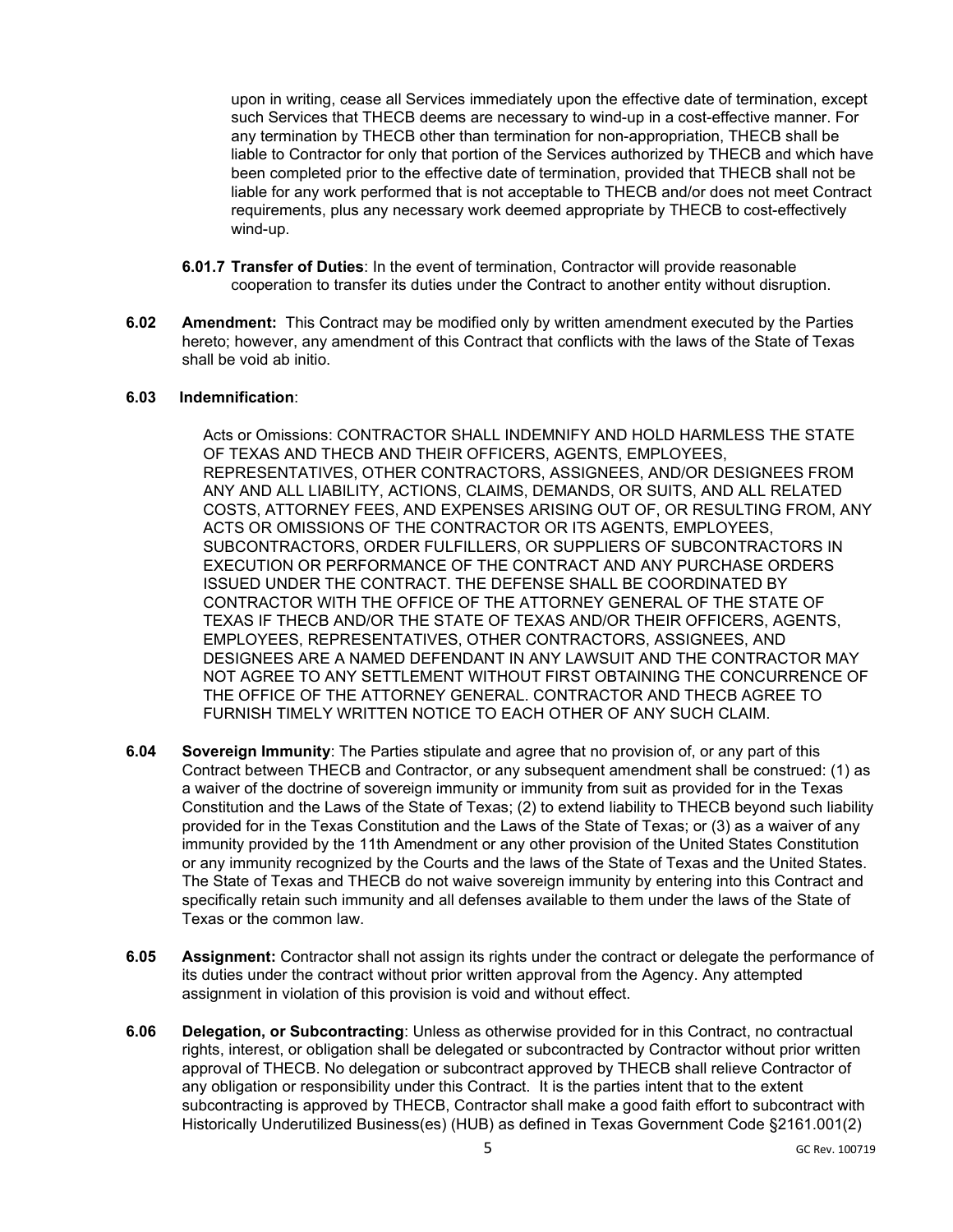during the performance of this Contract. The goal of the HUB program is to promote full and equal business opportunities for all businesses contracting with the State of Texas.

- **6.07 Right to Audit; Records Retention**: Contractor understands that acceptance of funds under this Contract, or indirectly through a subcontract under this Contract, acts as acceptance of the authority of the State Auditor's office, THECB or any successor agency, as well as any external auditors selected by the State Auditor's office, THECB or, in contracts involving federal funds, any auditors selected by the United States, including, but not limited to the cognizant federal agencies and/or federal Offices of the Inspector General (collectively referred to as "Audit Entities"), to conduct an audit or investigation in connection with those funds. Contractor further agrees to cooperate fully with the above parties in the conduct of the audit or investigation, including promptly providing all records requested. Contractor will ensure that this clause concerning the authority to audit funds received indirectly by subcontractors through Contractor and the requirements to cooperate is included in any subcontract it awards.
	- **6.07.1** Contractor shall maintain its records and accounts in a manner which shall assure a full accounting for all funds received and expended by Contractor in connection with the Contract Project. These records and accounts (which includes all receipts of expenses incurred by Contractor) shall be retained by Contractor and made available for inspecting, monitoring, programmatic or financial auditing, or evaluation by THECB and by others authorized by law or regulation to do so for a period of not less than seven (7) years from the date of completion of the Contract or the date of receipt by THECB of Contractor's final claim for payment or final expenditure report or until any litigation/billing issues are resolved, whichever is later. If an audit has been announced, the records shall be retained until such audit has been completed. Contractor shall make available at reasonable times and upon reasonable notice, and for reasonable periods, all documents and other information related to the Services provided in this Contract. Contractor and any subcontractors shall provide any Audit Entities with any information such entity deems relevant to any monitoring, investigation, evaluation, or audit.
	- **6.07.2** Contractor's failure to comply with this subsection (Right to Audit; Records Retention) shall constitute a material breach of this Contract and shall authorize THECB and the State of Texas to immediately assess appropriate damages for such failure. THECB reserves the right to require the reimbursement of any over-payments determined as a result of any audit or inspection of records on work performed under this Contract. Contractor shall reimburse THECB for any over-payments within thirty (30) calendar days of receipt of THECB's written notice.
	- **6.07.3** State Auditor's Right to Audit: The state auditor may conduct an audit or investigation of any entity receiving funds from the state directly under the contract or indirectly through a subcontract under the contract. The acceptance of funds directly under the contract or indirectly through a subcontract under the contract acts as acceptance of the authority of the state auditor, under the direction of the legislative audit committee, to conduct an audit or investigation in connection with those funds. Under the direction of the legislative audit committee, an entity that is the subject of an audit or investigation by the state auditor must provide the state auditor with access to any information the state auditor considers relevant to the investigation or audit.
- **6.08** Child Support Obligation Family Code Applicability: By signing this Contract, Contractor certifies that under Section 231.006, Family Code, Contractor is not ineligible to receive payment under this Contract and acknowledges that this Contract may be terminated and payment may be withheld or recouped if this certification is inaccurate. If this certification is shown to be false, Contractor is liable to THECB for attorneys' fees, the costs necessary to complete the Contract, including the cost of advertising and awarding a second contract, and any other damages provided by law or Contract. Under Section 231.006 of the Family Code, the vendor or applicant certifies that the individual or business entity named in this contract, bid or application is not ineligible to receive the specified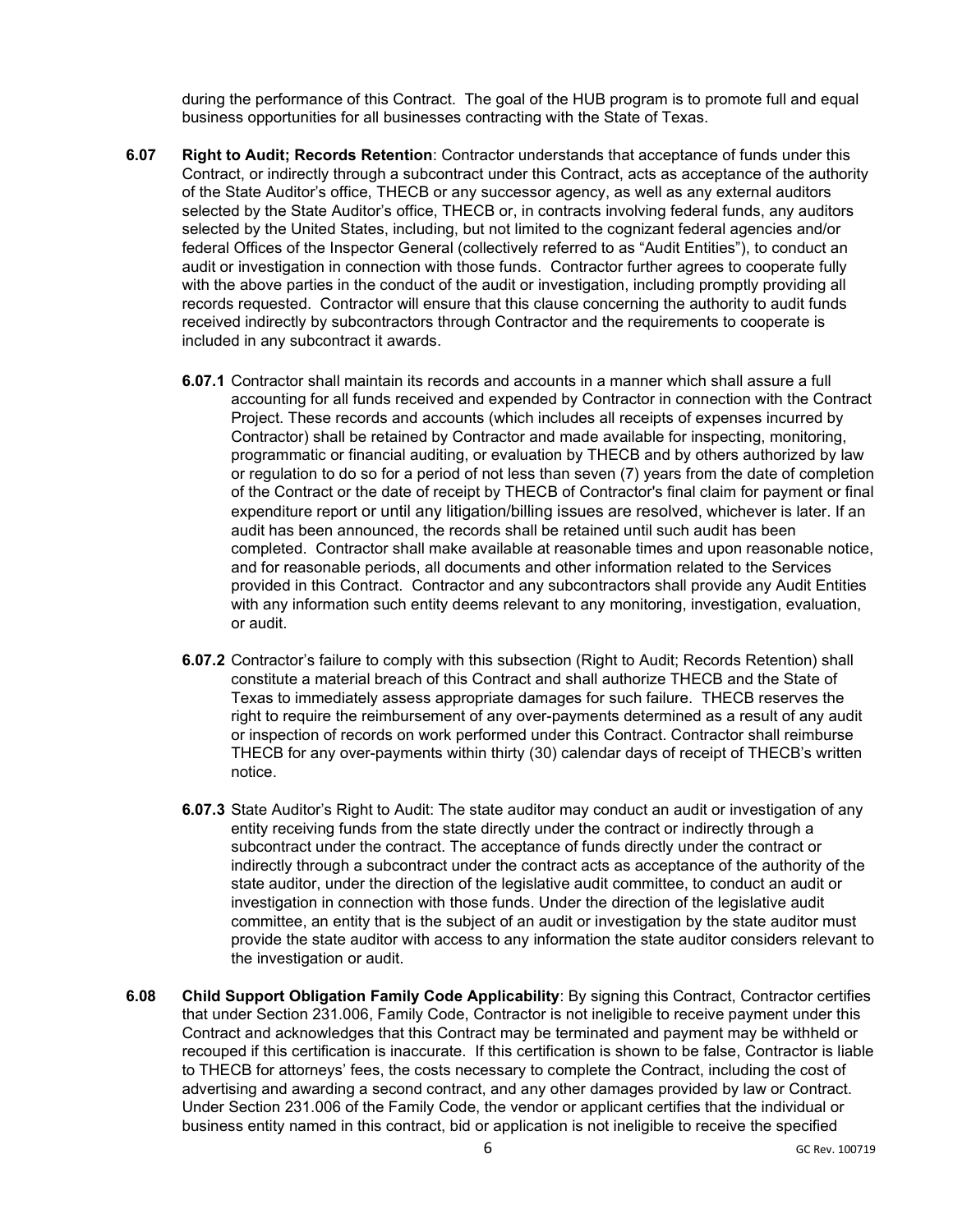grant, loan, or payment and acknowledges that this contract may be terminated and payment may be withheld if this certification is inaccurate.

- **6.09 Dispute Resolution:** If THECB determines that any work product is not acceptable, THECB shall notify Contractor of the specific deficiencies in writing. Contractor shall then undertake all steps necessary to correct any deficiencies at no additional cost to THECB. In the event any issues cannot be resolved, the dispute resolution process provided for in Texas Government Code, Chapter 2260 shall be used by THECB and Contractor to attempt to resolve any claim for breach of Contract. The dispute resolution process provided for in Chapter 2260 of the Texas Government Code must be used to attempt to resolve any dispute arising under the contract.
- **6.10 Public Disclosure:** Contractor understands and agrees that no public disclosures or news releases pertaining to this Contract, including any results, findings or reports conducted to fulfill requirements of this Contract, shall be made without prior written approval of THECB.
- **6.11 Confidentiality, Public Information Act, and FERPA:** Notwithstanding any provisions of this Contract to the contrary, Contractor understands that as a Texas state agency, THECB is subject to and will comply with the Texas Public Information Act, Government Code, Chapter 552 as interpreted by judicial opinions and opinions of the Attorney General of the State of Texas. Contractor will cooperate with THECB in the production of documents responsive to any such requests under the Public Information Act at no additional charge to THECB.
	- **6.11.1** THECB will make a determination whether to submit a Public Information Act request to the Attorney General. This Contract and all data and other information generated or otherwise obtained in its performance may be subject to the Texas Public Information Act. Contractor will notify THECB's contact within 24 hours of receipt of any third party requests for information it receives relating to this Contract. In accordance with Section 2252.907 of the Texas Government Code, Contractor is required to make any information created or exchanged with the State pursuant to this contract, and not otherwise excepted from disclosure under the Texas Public Information Act, available in a format that is accessible by the public at no additional charge to the State and shall cooperate with THECB in doing so. Contractor agrees to maintain the confidentiality of information received from THECB and the State of Texas during the performance of this Contract, including information which discloses confidential personal information particularly, but not limited to, social security numbers. Contractor will not disclose any information to which it is privy under this Contract without the prior written consent of THECB. Contractor will indemnify and hold harmless the State of Texas, its officers and employees, and THECB, its officers and employees for any claims for damages that arise from the disclosure by Contractor of information also held by the State of Texas or THECB to which Contractor is privy under this Contract.
	- **6.11.2** Contractor agrees to comply with the Family Educational Rights and Privacy Act (FERPA), 20 U.S.C. Section 1232g, and the implementing federal regulations, 34 CFR Part 99.
	- **6.11.3** Protection of Confidential Data (Covered Data and Information)
		- Contractor agrees to abide by the limitations on re-disclosure of personally identifiable information from education records set forth in the Family Educational Rights and Privacy Act  $(34$  CFR § 99.33  $(a)(2)$  and with the terms set forth below in 6.11.4 – 6.11.9. 34 CFR 99.33 (a)(2) states that the officers, employees, and agents of a party that receive education record information from THECB may use the information, but only for the purposes for which the disclosure was made.
	- **6.11.4** Acknowledgment of Access to Covered Data and Information (CDI) Contractor acknowledges that the Contract allows the Contractor access to CDI.
	- **6.11.5** Prohibition on Unauthorized Use or Disclosure of CDI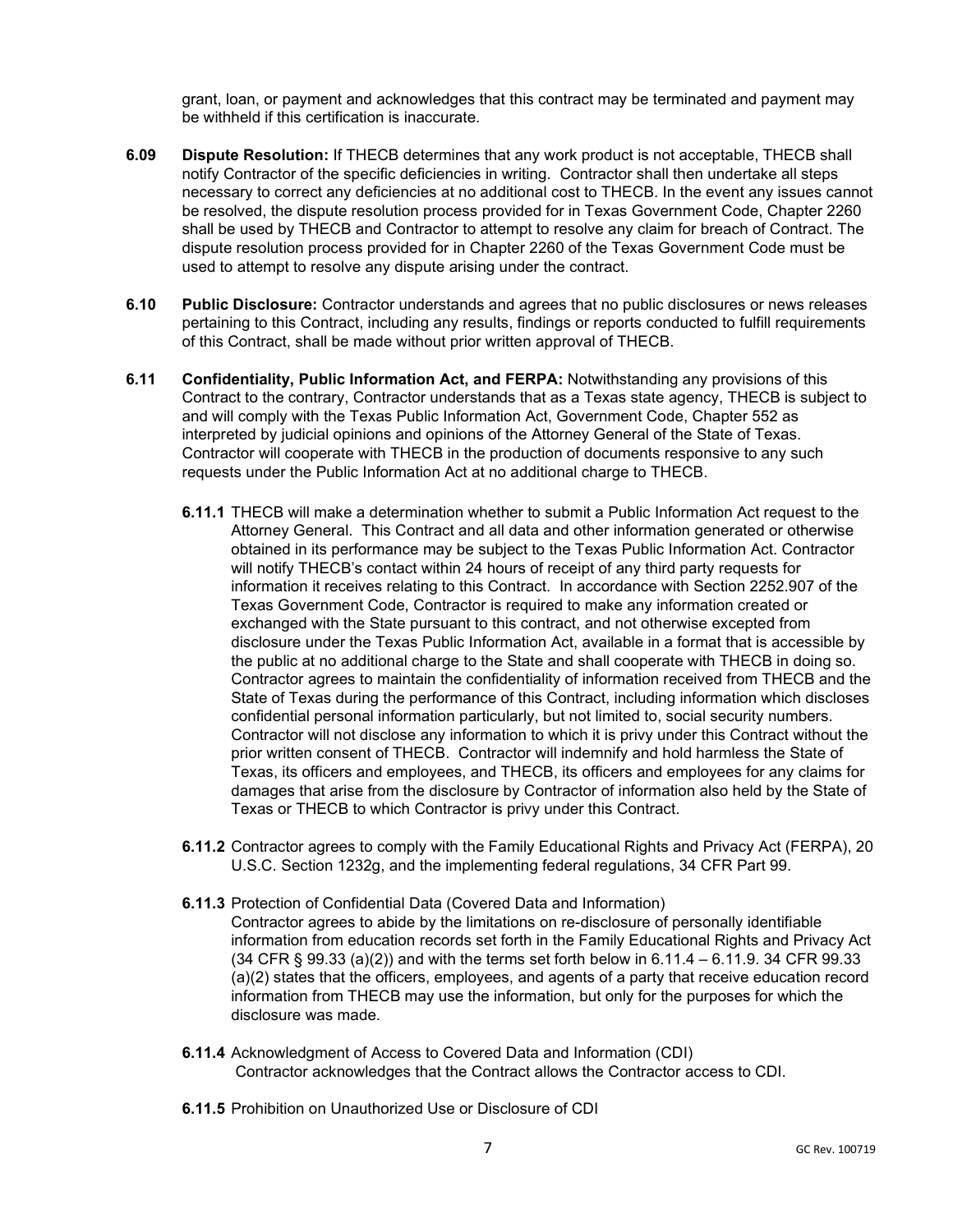Contractor agrees to hold CDI in strict confidence. Contractor shall not use or disclose CDI received from or on behalf of THECB except as permitted or required by the Contract, as required by law, or as otherwise authorized in writing by THECB. Contractor agrees not to use CDI for any purpose other than the purpose for which the disclosure was made.

**6.11.6** Return or Destruction of CDI

Upon termination, cancellation, expiration or other conclusion of the Contract, Contractor shall return all CDI to THECB or, if return is not feasible, destroy any and all CDI. If the Contractor destroys the information, the Contractor shall provide THECB with a certificate confirming the date of destruction of the data.

**6.11.7** Breach

Any violation of these FERPA provisions by Contractor shall be deemed a material breach of the Contract.

**6.11.8** Maintenance of the Security of Electronic Information

Contractor shall develop, implement, maintain and use appropriate administrative, technical and physical security measures to preserve the confidentiality, integrity and availability of all electronically maintained or transmitted CDI received from, or on behalf of THECB. These measures will be extended by contract to all subcontractors used by Contractor.

**6.11.9** Reporting of Unauthorized Disclosures or Misuse of Covered Data and Information Contractor shall, within one hour of discovery, report to THECB any use or disclosure of CDI not authorized by this Contract or in writing by THECB. Contractor's report shall identify: (i) the nature of the unauthorized use or disclosure, (ii) the CDI used or disclosed, (iii) who made the unauthorized use and who received the unauthorized disclosure, (iv) what Contractor has done or shall do to mitigate any deleterious effect of the unauthorized use or disclosure, and (v) what corrective action Contractor has taken or shall take to prevent future similar unauthorized use or disclosure. Contractor shall provide such other information, including a written report, as requested by THECB.

## **6.12 Infringements**

CONTRACTOR SHALL INDEMNIFY AND HOLD HARMLESS THE STATE OF TEXAS, THECB AND THEIR EMPLOYEES, AGENTS, REPRESENTATIVES, OTHER CONTRACTORS, ASSIGNEES, OFFICERS, AND DESIGNEES FROM ANY AND ALL THIRD PARTY CLAIMS INVOLVING INFRINGEMENT OF UNITED STATES PATENTS, COPYRIGHTS, TRADE AND SERVICE MARKS, AND OTHER INTELLECTUAL OR INTANGIBLE PROPERTY RIGHTS IN CONNECTION WITH THE PERFORMANCES OR ACTIONS OF CONTRACTOR PURSUANT TO THIS CONTRACT. CONTRACTOR AND THECB AGREE TO FURNISH TIMELY WRITTEN NOTICE TO EACH OTHER OF ANY SUCH CLAIM. CONTRACTOR SHALL BE LIABLE TO PAY ALL COSTS OF DEFENSE INCLUDING ATTORNEYS' FEES. THE DEFENSE SHALL BE COORDINATED BY CONTRACTOR WITH THE OFFICE OF THE ATTORNEY GENERAL OF THE STATE OF TEXAS IF THECB AND/OR THE STATE OF TEXAS AND/OR THEIR OFFICERS, AGENTS, EMPLOYEES, REPRESENTATIVES, OTHER CONTRACTORS, ASSIGNEES, AND DESIGNEES ARE A NAMED DEFENDANT IN ANY LAWSUIT AND THE CONTRACTOR MAY NOT AGREE TO ANY SETTLEMENT WITHOUT FIRST OBTAINING THE CONCURRENCE OF THE OFFICE OF THE ATTORNEY GENERAL. CONTRACTOR AND THECB AGREE TO FURNISH TIMELY WRITTEN NOTICE TO EACH OTHER OF ANY SUCH CLAIM.

**6.12.1** Contractor shall have no liability under this section if the alleged infringement is caused in whole or in significant part by: (i) THECB's use of the product or service for a purpose or in a manner for which the product or service was not designed, (ii) any modification made to the product by THECB without Contractor's approval, (iii) any modifications made to the product by the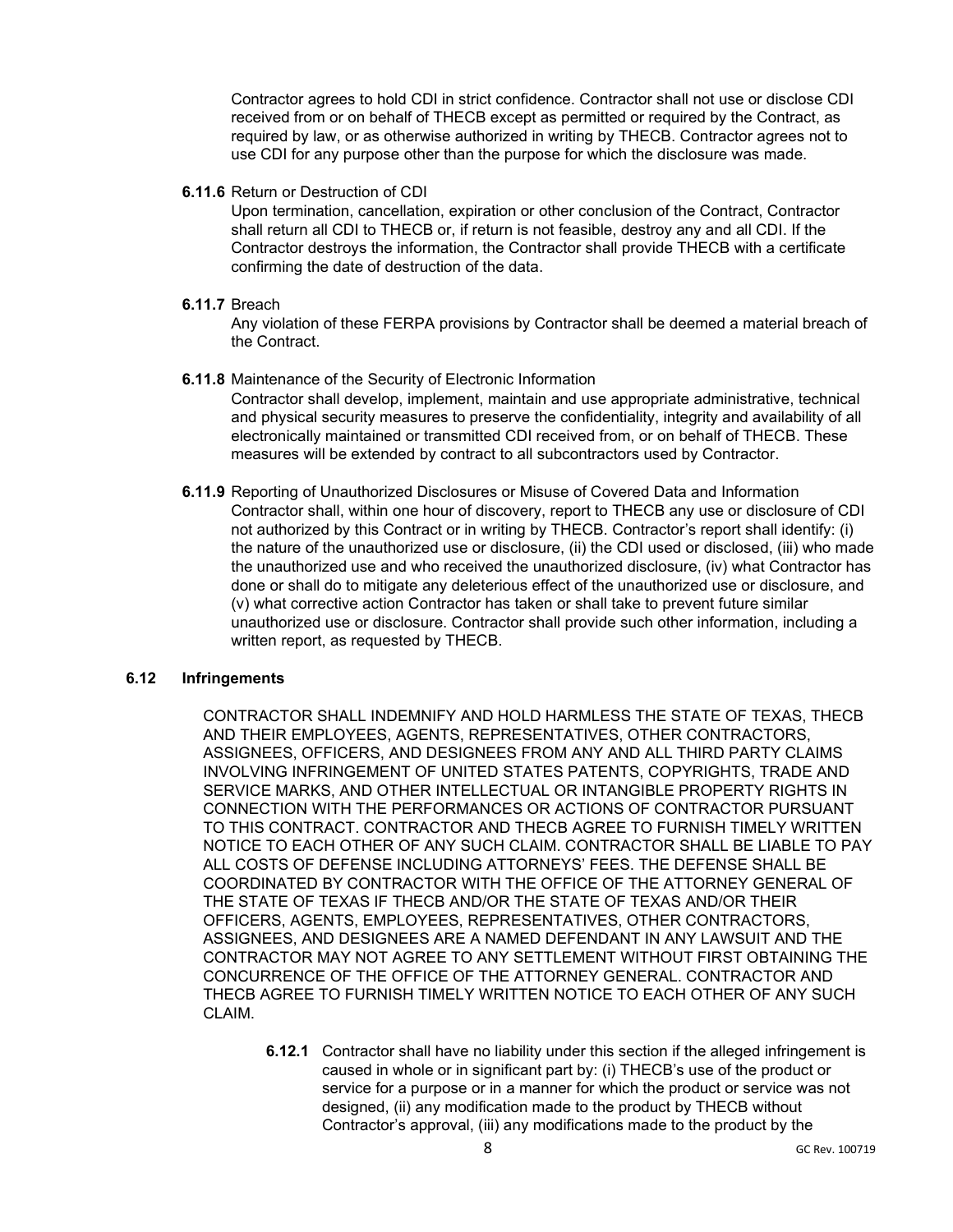Contractor pursuant to THECB's specific instructions, (iv) any intellectual property right owned by or licensed to THECB by a person or entity other than the Contractor, or (v) any use of the product or service by THECB that is not in substantial conformity with the terms of any applicable license agreement.

- **6.12.2** If Contractor becomes aware of an actual or potential claim, or THECB provides Contractor with notice of an actual or potential claim, Contractor may (or in the case of an injunction against THECB, shall), at Contractor's sole option and expense; (i) procure for THECB the right to continue to use the affected portion of the product or service, or (ii) modify or replace the affected portion of the product or service with functionally equivalent or superior product or service so that THECB's use is non-infringing.
- **6.13 Ownership/Work Made for Hire**: All work product generated as a result of this Contract Project, including but not limited to all information, materials, products, research, reports, studies, statistical analyses, work papers, approaches, designs, deliverables, systems, documentation, methodologies, concepts, research materials, data, photos, software, intellectual property or other property produced or generated in connection with this Contract that had not previously been produced or generated by Contractor, either completed or partially completed, shall be the sole property of THECB and all rights, title, and interest in and to the work product shall vest in THECB upon payment for the Services.
	- **6.13.1** All such work product shall be delivered to THECB by Contractor upon completion, termination, or cancellation of this Contract. All property rights, including publication rights, hereunder shall be retained by THECB, and Contractor shall assert no right in law or equity to such work product. THECB shall have the right to obtain and to hold in its own name any and all patents, copyrights, marks, or such other protection as may be appropriate to the subject matter, and any extensions and renewals thereof.
	- **6.13.2** Contractor shall ensure that this provision, "Ownership/Work Made for Hire," is contained in any subcontract Contractor is authorized by THECB to award. Contractor may, at its own expense, keep copies of all its materials for its personal files. Contractor shall not use, willingly allow, or cause to have such work product used for any purpose other than the performance of Contractor's obligations under this Contract without the prior written consent of THECB; provided, however, that Contractor shall be allowed to use non-confidential materials for writing samples in pursuit of work.
- **6.14 Governing Law and Venue:** The contract shall be governed by and construed in accordance with the laws of the State of Texas, without regard to the conflicts of law provisions. The venue of any suit arising under the contract is fixed in any court of competent jurisdiction of Travis County, Texas, unless the specific venue is otherwise identified in a statute which directly names or otherwise identifies its applicability to the contracting Agency.
- **6.15 Additional Contractor Responsibilities:** Contractor shall comply with all federal, state and local laws, statutes, ordinances, rules and regulations and the orders and decrees of any court or administrative bodies or tribunals in any matter affecting the performance of this Contract, including applicable workers compensation laws, compensation statutes and regulations, and licensing laws and regulations. When requested to do so by THECB, Contractor shall furnish THECB with satisfactory proof of its compliance. Contractor shall be responsible for damage to THECB's equipment, and/or the workplace and its contents, by its, or its subcontractors' work, negligence in work, personnel, and equipment. Contractor shall be responsible and liable for the safety and health of its employees and contractors while they are performing work for THECB under this Contract. Contractor shall provide all labor and equipment necessary to furnish the goods or perform the Services. All employees of Contractor shall be a minimum of 18 years of age and experienced in the type of work to be performed. Contractor shall permit no visitors or relatives of Contractor's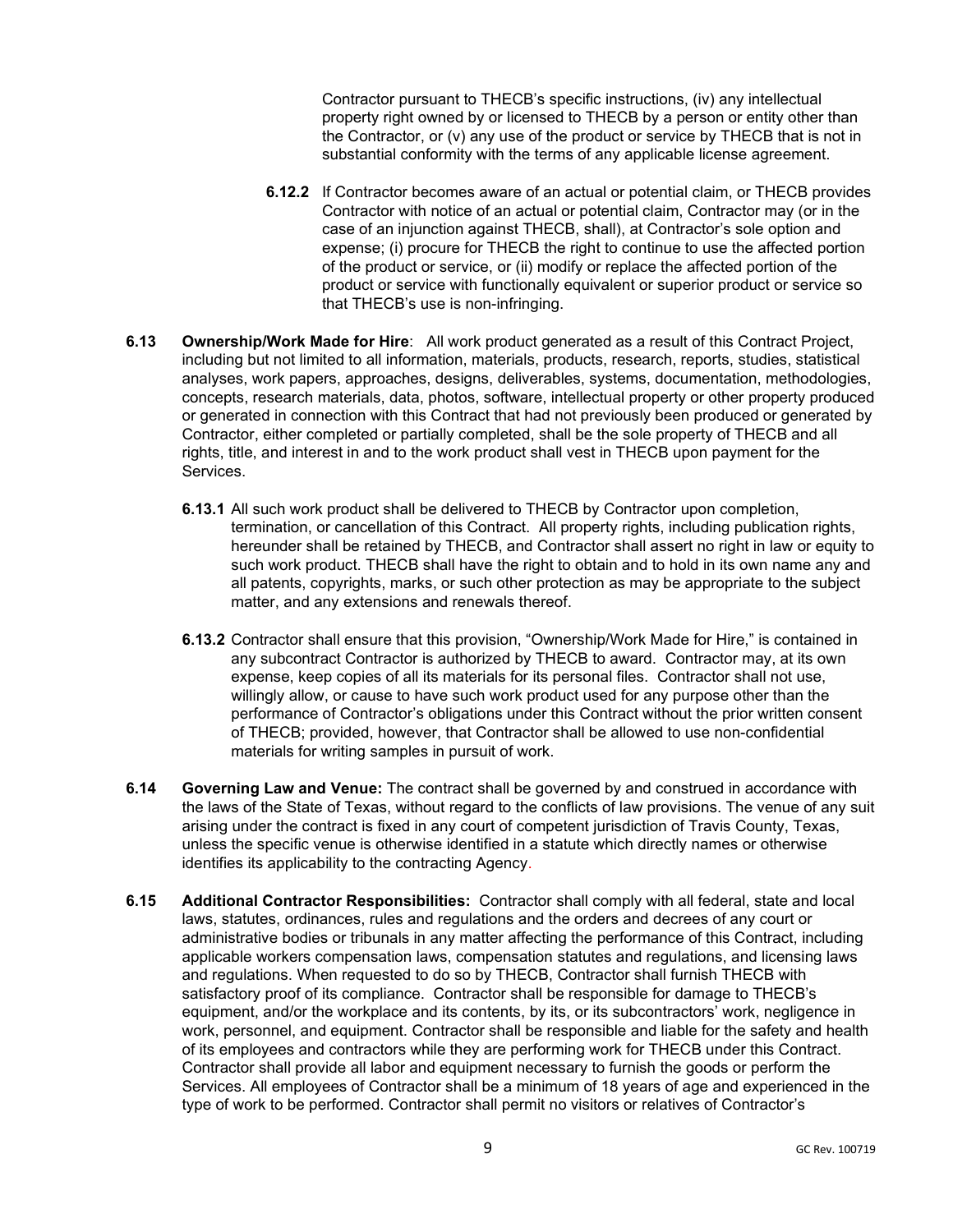employees and contractors on THECB's property unless they also are bona fide employees or subcontractors of Contractor.

- **6.16 Conflict of Interest:** Contractor represents and warrants that Contractor, its principals, employees, or subcontractors have no potential conflict of interest in providing Services to THECB under this Contract, and that the provision of Services under this Contract does not create an appearance of impropriety. Failure to disclose a conflict of interest, at any time during the duration of this Contract, shall be cause for termination of this Contract. Contractor represents and warrants that the provision of goods and services or other performance under the contract will not constitute an actual or potential conflict of interest or reasonably create an appearance of impropriety.
- **6.17 Financial Interests; Gifts**: Contractor represents and warrants that neither Contractor nor any person or entity that will participate financially in this Contract has received compensation from THECB or any agency of the State of Texas for participation in preparation of specifications for this Contract.
- **6.18 Additional Contractor's Representations**: Contractor hereby covenants, represents and warrants that Contractor (including, for purposes of this section, its employees, consultants, subcontractors, and agents) (1) has the technical expertise and general skills necessary to perform competently and professionally the Services in accordance with this Contract, (2) is not a party to or bound by any agreement, obligation, or understanding which restricts or limits in any way Contractor's right to enter into this Contract or Contractor's right or ability to perform Contractor's obligations under this Contract, (3) shall not use the trade secrets, intellectual property rights, copyrights, or other proprietary rights of any third party in the performance of Contractor's obligations under this Contract without having first lawfully obtained the right, in writing, to do so, and (4) has the necessary equipment, facilities and workers to perform Contractor's obligations under this Contract.
- **6.19 Antitrust:** The undersigned affirms under penalty of perjury of the laws of the State of Texas that: "(1) in connection with this Contract, neither I nor any representative of the Contracted Party have violated any provision of the Texas Free Enterprise and Antitrust Act, Tex. Bus. & Comm. Code Chapter 15; (2) in connection with this Contract, neither I nor any representative of the Contracted Party have violated any federal antitrust law; and (3) neither I nor any representative of the Contracted Party have directly or indirectly communicated any of the contents of this Contract to a competitor of the Contracted Party or any other company, corporation, firm, partnership or individual engaged in the same line of business as the Contracted Party."
- **6.20 Equal Opportunity:** Contractor represents and warrants that it shall not discriminate against any person on the basis of race, color, national origin, religion, political belief, sex, age, or disability in the performance of this Contract.
- **6.21 Independent Contractor:** Contractor shall be an independent contractor in all matters relating to this Contract. Contractor and its employees, agents, and subcontractors shall not be deemed or construed to be the employees or agents of THECB for any purposes whatsoever. Contractor agrees and acknowledges that Contractor, its employees and agents, and Contractor's subcontractors are independent contractors of THECB and/or the State of Texas and are not employees of THECB or the State of Texas, and Contractor agrees that it shall have complete responsibility in the area of employment law and relations regarding its own employees, contractors, and agents, including but not limited to: wrongful discharge lawsuits, unemployment issues, workers' compensation, employment taxes, any other benefits and reimbursement due to losses in these areas. Consistent therewith, Contractor agrees that it shall make its own arrangements to provide its employees with all necessary employee benefits, including unemployment and workers' compensation benefits, and THECB is, in no way, a party to such arrangements. Regarding its employees, Contractor shall have the sole authority to hire, fire, transfer, train, evaluate, discipline, pay and assign work.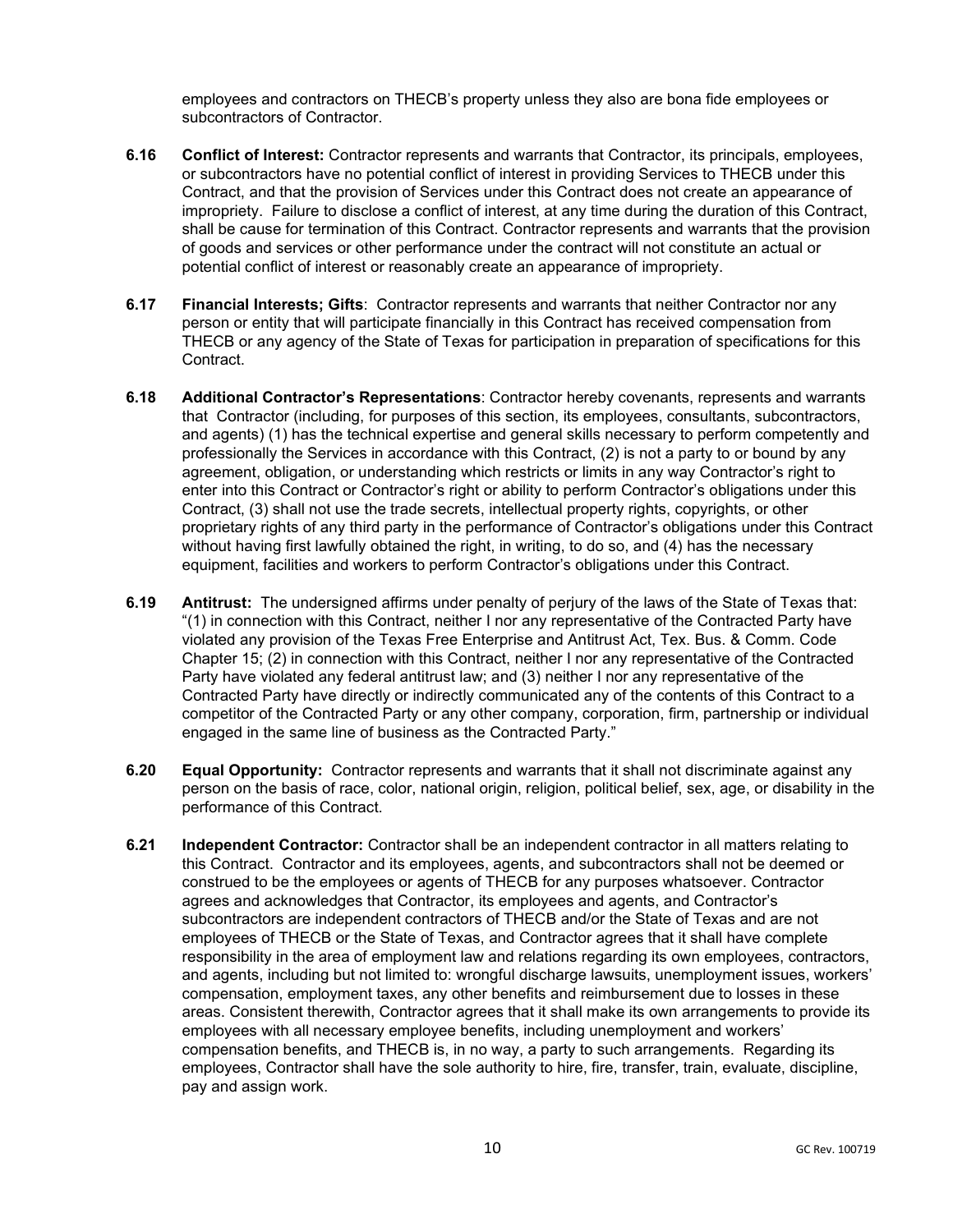- **6.21.1** Contractor agrees and acknowledges that Contractor and Contractor's employees or assistants shall not be entitled to any State of Texas benefit on account of the services provided hereunder. If THECB or the State of Texas shall nonetheless become liable for such payments or obligations, Contractor shall promptly pay or reimburse THECB or the State of Texas for such liability or obligation.
- **6.22 Eligibility/Authorization to Work in the United States:** Contractor shall ensure that all personnel provided to perform work under this Contract possess proof of eligibility/authorization to work in the United States in compliance with the Immigration Reform and Control Act of 1986, the Immigration Act of 1990 including any amendments already adopted or as may be adopted hereafter, and the Illegal Immigration Reform and Immigrant Responsibility Act of 1996 including any amendments already adopted or as may be adopted hereafter. Contractor shall maintain written records on all personnel provided under the Contract and shall provide such records to THECB upon request. Failure to maintain and provide records upon request shall represent a material breach of this Contract and THECB shall have the right to terminate the Contract for cause. Contractor shall ensure this section is included in all subcontracts it is authorized by THECB to enter.

# **6.23 Taxes/ Workers' Compensation/Unemployment Insurance – Including Indemnity**

- **6.23.1** CONTRACTOR AGREES AND ACKNOWLEDGES THAT DURING THE EXISTENCE OF THIS CONTRACT, CONTRACTOR SHALL BE ENTIRELY RESPONSIBLE FOR THE LIABILITY AND PAYMENT OF CONTRACTOR'S AND CONTRACTOR'S EMPLOYEES' TAXES OF WHATEVER KIND, ARISING OUT OF THE PERFORMANCE OF THIS CONTRACT. CONTRACTOR AGREES TO COMPLY WITH ALL STATE AND FEDERAL LAWS APPLICABLE TO ANY SUCH PERSONS, INCLUDING LAWS REGARDING WAGES, TAXES, INSURANCE, AND WORKERS' COMPENSATION. THECB AND/OR THE STATE OF TEXAS SHALL NOT BE LIABLE TO THE CONTRACTOR, ITS EMPLOYEES, AGENTS, OR OTHERS FOR THE PAYMENT OF TAXES OR THE PROVISION OF UNEMPLOYMENT INSURANCE AND/OR WORKERS' COMPENSATION OR ANY BENEFIT AVAILABLE TO A STATE EMPLOYEE OR EMPLOYEE OF ANOTHER GOVERNMENTAL ENTITY.
- **6.23.2** CONTRACTOR AGREES TO INDEMNIFY AND HOLD HARMLESS THECB, THE STATE OF TEXAS AND THEIR OFFICERS, EMPLOYEES, AGENTS, REPRESENTATIVES, CONTRACTORS, ASSIGNEES AND DESIGNEES FROM ANY AND ALL LIABILITY, ACTIONS, CLAIMS, DEMANDS, OR SUITS, AND ALL RELATED COSTS, ATTORNEYS' FEES, AND EXPENSES, RELATING TO TAX LIABILITY, UNEMPLOYMENT INSURANCE AND/OR WORKERS' COMPENSATION IN ITS PERFORMANCE UNDER THIS CONTRACT. CONTRACTOR SHALL BE LIABLE TO PAY ALL COSTS OF DEFENSE INCLUDING ATTORNEYS' FEES. THE DEFENSE SHALL BE COORDINATED BY CONTRACTOR WITH THE OFFICE THE ATTORNEY GENERAL OF THE STATE OF TEXAS IF THECB AND/OR THE STATE OF TEXAS AND/OR THEIR OFFICERS, AGENTS, EMPLOYEES, REPRESENTATIVES, OTHER CONTRACTORS, ASSIGNEES, AND DESIGNEES ARE A NAMED DEFENDANT IN ANY LAWSUIT AND CONTRACTOR MAY NOT AGREE TO ANY SETTLEMENT WITHOUT FIRST OBTAINING THE CONCURRENCE OF THE OFFICE OF THE ATTORNEY GENERAL. CONTRACTOR AND THECB AGREE TO FURNISH TIMELY WRITTEN NOTICE TO EACH OTHER OF ANY SUCH CLAIM.
- **6.24 Prohibition on Use of Funds for Lobbying:** Contractor represents and warrants that THECB's payments and Contractor's receipt of appropriated or other funds under this Contract are not prohibited by Texas Government Code, Sections 556.005 or 556.008.
- **6.25 Buy Texas**: In accordance with Section 2155.4441 of the Texas Government Code, Contractor agrees that during the performance of a contract for services it shall purchase products and materials produced in Texas when they are available at a price and time comparable to products and materials produced outside this state.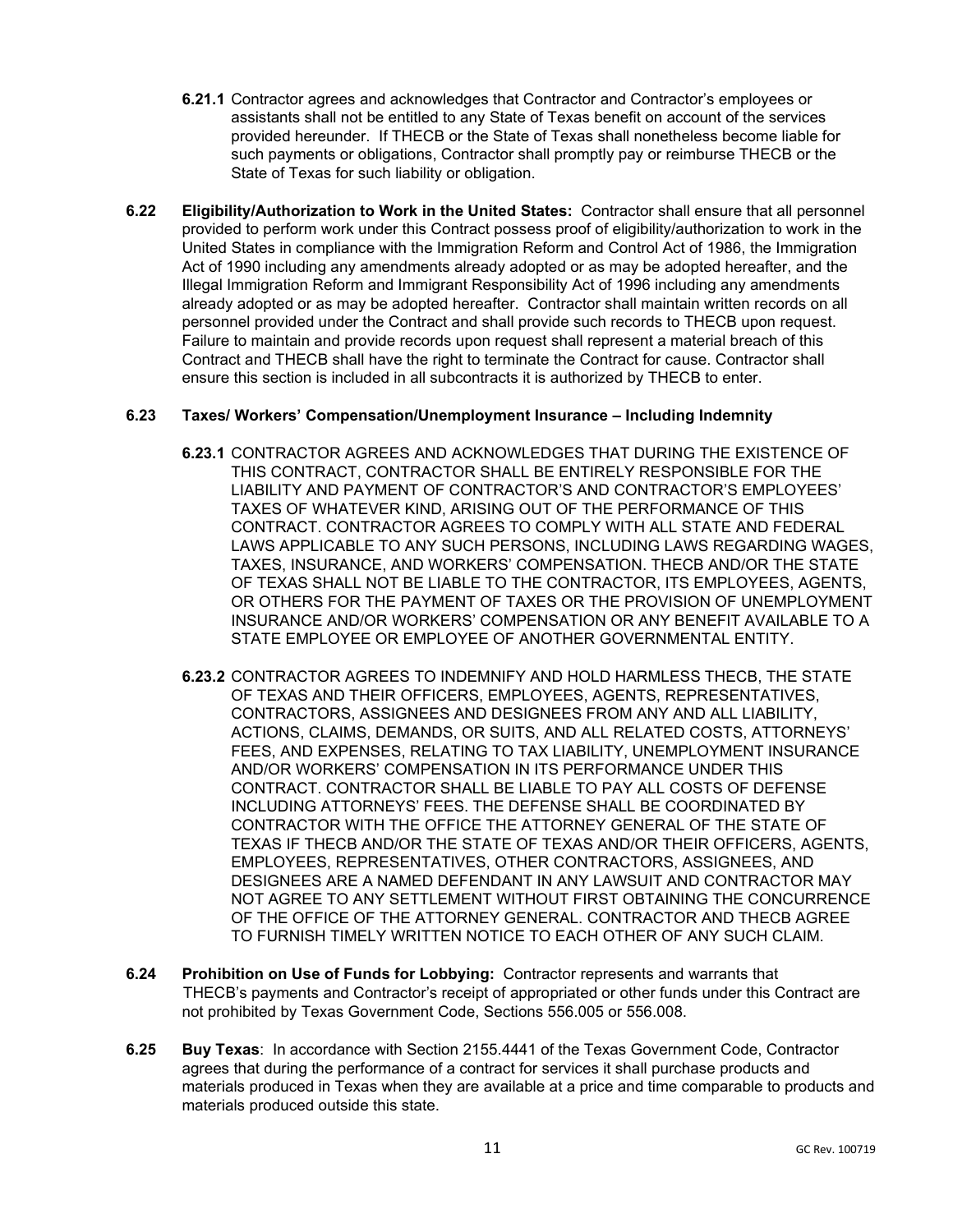- **6.26 Provision of Services**: Upon any request by THECB for the remittance of any Services for which THECB has made payment, Contractor shall immediately remit such Services to THECB. Any failure to remit such Services immediately shall be considered a material breach of this Contract.
- **6.27 Force Majeure:** THECB may grant relief from performance of this Contract if Contractor is prevented from performance by an act of war, order of legal authority, act of God, or other unavoidable cause not attributable to the fault or negligence of the Contractor. The burden of proof for the need of such relief shall rest upon the Contractor. Contractor shall notify THECB in writing if it believes that a force majeure may have occurred and THECB shall, in its sole discretion, determine if Force Majeure has occurred.

# **6.28 Notice:**

- **6.28.1** *Form of Notice*. All notices and other communications in connection with this Agreement shall be in writing.
- **6.28.2** *Method of Notice*. All notices must be given (i) by personal delivery, (ii) by an express courier (with confirmation), (iii) mailed by registered or certified mail (return receipt requested), (iv) facsimile, or (v) electronic mail to the parties at the address specified in this Agreement, or to the address that a party has notified to be that party's address for the purposes of this section.
- **6.28.3** *Receipt of Notice.* A notice in accordance with this Agreement will be effective upon receipt by the party to which it is given or, if mailed by registered or certified mail, upon the earlier of receipt or the third business day following mailing.

| <b>THECB NOTICE ADDRESS</b>            | <b>CONTRACTOR'S NOTICE ADDRESS</b>                       |
|----------------------------------------|----------------------------------------------------------|
| Program Manager:<br>{division contact} | {contracted party}<br>{vendorContact}<br>[email address] |

- **6.29 False Statements; Breach of Representations:** Contractors represents and warrants that all statements and information prepared and submitted in this document are current, complete, true, and accurate. Submitting a false statement or material misrepresentations made during the performance of a contract is a material breach of contract and may void the Contract.
- **6.30 Severability and Waiver:** The invalidity, illegality, or unenforceability of any provision of this Contract shall in no way affect the validity, legality, or enforceability of any other provisions.
	- **6.30.1** Each and every right granted to the Parties hereunder or under any other document delivered hereunder or in connection herewith, or allowed them by law or equity, shall be cumulative and may be exercised from time to time. Failure by THECB or Contractor at any time to require strict performance of any contractual provision or obligation contained herein shall not constitute a waiver or diminish the rights of either party thereafter to demand strict compliance. Neither THECB's review, approval, acceptance of, nor payment for any of the Services provided in this Contract shall be construed to operate as a waiver of any rights under the Contract, or of any cause of action arising out of the performance of the Services required by the Contract.
- **6.31 Boycotting Israel:** *(Only applicable to contracts with companies with ten or more full-time employees) that are valued at \$100,000 and above). If applicable:* Pursuant to Sections 2271.001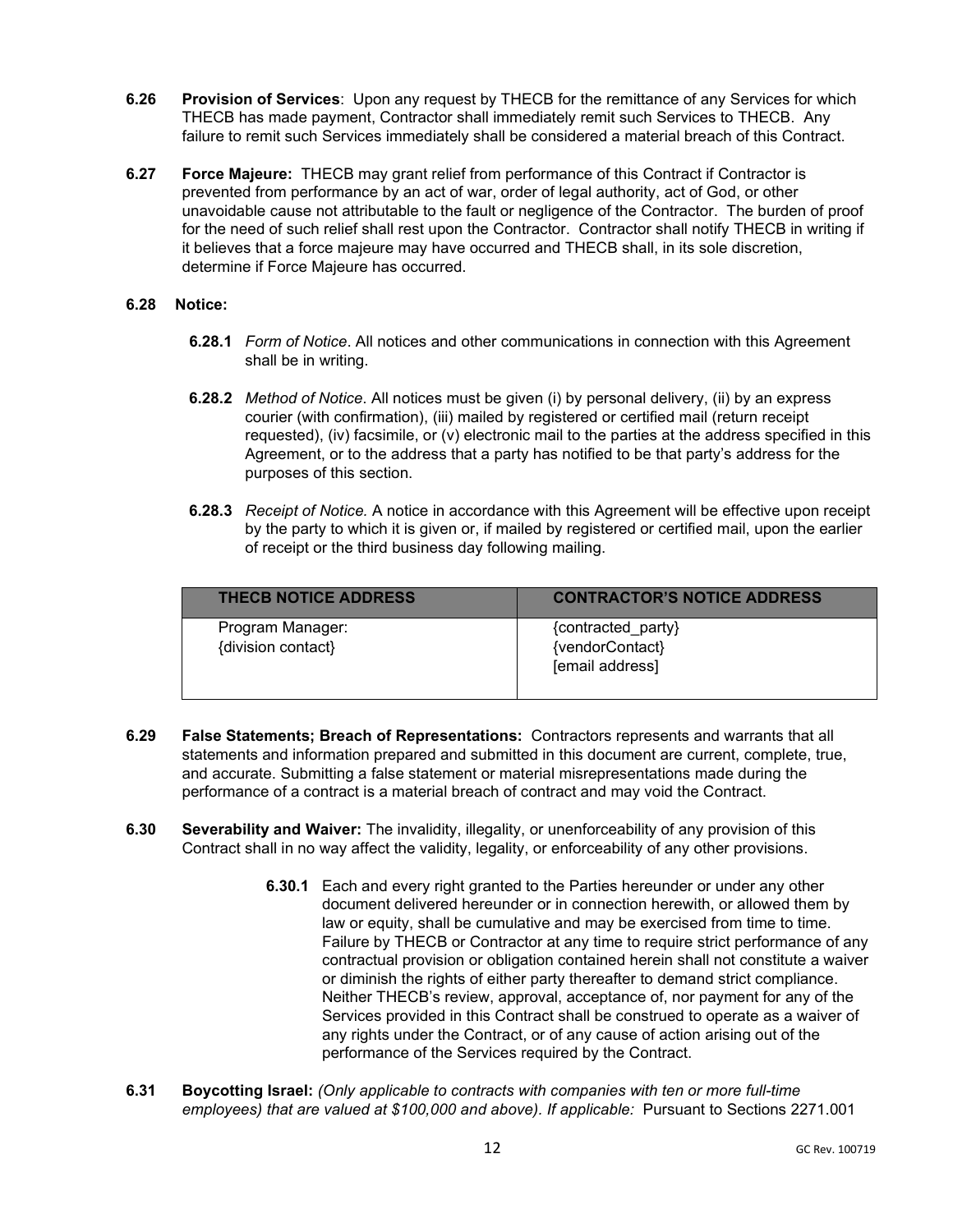and 2271.002 of the Texas Government Code, Contractor certifies that it does not boycott Israel and will not boycott Israel during the Contract Term.

- **6.32 Human Trafficking Prohibition:** Under Section 2155.0061 of the Texas Government Code, the Contractor certifies that the individual or business entity named in this contract is not ineligible to receive the specified contract and acknowledges that this contract may be terminated and payment withheld if this certification is inaccurate
- **6.33 Foreign Terrorist Organizations**: Contractor represents and warrants that it is not engaged in business with Iran, Sudan, or a foreign terrorist organization, as prohibited by Section 2252.152 of the Texas Government Code.
- **6.34 System for Award Management**: THECB is federally mandated to adhere to the directions provided in the President's Executive Order 13224, Executive Order on Terrorist Financing – Blocking Property and Prohibiting Transactions With Persons Who Commit, Threaten to Commit, or Support Terrorism and any subsequent changes made to it. Contractor certifies that Contractor is in compliance with the State of Texas statutes and rules relating to procurement and that Contractor is not listed on the federal government's terrorism watch list as described in Executive Order 13224. Entities ineligible for federal procurement are listed at [http://www.sam.gov.](http://www.sam.gov/)

# **6.35 Notification of Contract:**

(Only applies to Employees of a Texas state agency or any public or private institution of higher education.)

THECB will send notification to the contractor's employer, if Contractor is otherwise employed outside of their contracted work with THECB.

**6.36 Insurance:** Contractor agrees to maintain at its expense insurance as required for the work being performed under this Contract. Such insurance will protect THECB from all claims for bodily injury, death, or property damage which may arise out of or result from the performance of the Contractor's obligations under the Contract. Contractor represents and warrants that it will, within ten (10) business days of award of contract, provide THECB with current certificates of insurance or other proof acceptable to THECB of the following insurance coverage:

| <b>Minimum Required Amounts of Insurance Coverage</b> |                                                       |  |
|-------------------------------------------------------|-------------------------------------------------------|--|
| <b>Type of Insurance</b>                              | <b>Each Occurrence/Aggregate</b>                      |  |
| <b>Workers' Compensation</b>                          | <b>Statutory Limits</b>                               |  |
| Employer's Liability                                  |                                                       |  |
| Bodily Injury by Accident                             | \$1,000,000 Each Accident                             |  |
| Bodily Injury by Disease                              | \$1,000,000 Each Employee                             |  |
| Bodily Injury by Disease                              | \$1,000,000 Policy Limit                              |  |
| <b>Commercial General Liability</b>                   | Bodily Injury and Property Damage                     |  |
| (occurrence based)                                    | \$1,000,000 Each Occurrence Limit                     |  |
|                                                       | \$2,000,000 Aggregate Limit                           |  |
|                                                       | \$5,000 Medical Expense each person                   |  |
|                                                       | \$2,000,000 Products/Completed Operations             |  |
|                                                       | Aggregate Limit                                       |  |
|                                                       | \$1,000,000 Personal Injury and Advertising Liability |  |
|                                                       | \$50,000 Damage to Premises Rented                    |  |
| <b>Automobile Liability</b>                           | \$500,000 Combined Single Limit (for each accident)   |  |
| All Owned, Hired and Non-Owned                        |                                                       |  |
| Vehicles                                              |                                                       |  |
| Umbrella/Excess Liability                             | \$1,000,000 Per Occurrence                            |  |

**6.36.1** Contractor must maintain Workers' Compensation insurance coverage in accordance with statutory limits.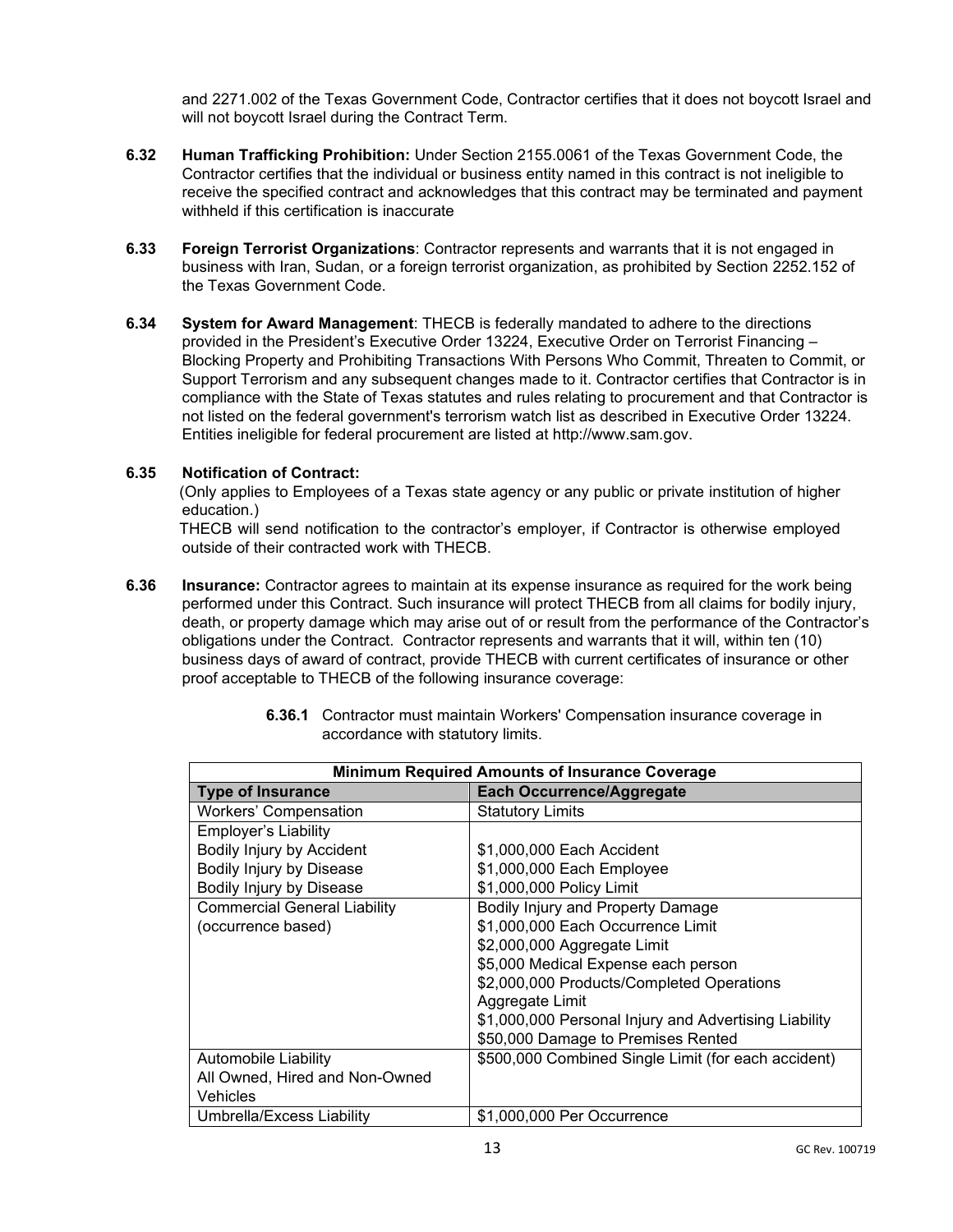Note: The required insurance coverage must issue from a company or companies that:

- (1) Have both a Financial Strength Rating of "A" or better from A.M. Best Company, Inc.; and
- (2) Have a Financial Size Category Class of "VII" or better from A.M. Best Company, Inc.
	- **6.36.2** All insurance policies for required coverage must be issued by companies authorized to do business under the laws of the State of Texas and in a form satisfactory to THECB. All required insurance contracts must:
		- 1) Be written on a primary and non-contributory basis with any other insurance coverages Contractor currently has in place; and
		- 2) Include a Waiver of Subrogation Clause.

All certificates of insurance for required coverage other than workers compensation and professional liability must name the State of Texas and its Officers, Directors, and Employees as additional insureds.

Contractor shall:

- 1) Provide written notice to THECB by e-mail at [Contracts@thecb.state.tx.us](mailto:Contracts@thecb.state.tx.us) and by U.S. First Class Mail to 1200 E. Anderson Lane, Austin TX 78752 at least 30 calendar days prior to any cancellation, non-renewal, or material change of a required policy;
- 2) Ensure all insurance policies and certificates of insurance for required coverage are written to include all products, services, and locations related to Contractor's performance under the Contract; and
- 3) Deliver to THECB by e-mail at Contracts and by U.S. First Class Mail to 1200 E. Anderson Lane, Austin TX 78752 all renewal policies at least ten calendar days prior to any expiration of a required policy. All renewal policies and corresponding certificates of insurance must meet all terms set forth in the Contract.

Contractor must ensure that all provisions of the Contract concerning liability, duty, and standard of care, together with the indemnification provision, are underwritten by contractual liability coverage sufficient to include such Contractor's obligations under the Contract.

- **6.37 Key Personnel:** Contractor shall assign only qualified personnel to this Contract. Contractor, in its reasonable discretion, reserves the right to substitute appropriate key personnel to accomplish its duties so long as the substituted personnel are equally qualified to accomplish the required Services. Contractor shall provide to THECB prior written notice and obtain written approval from THECB prior to any change in key personnel involved in providing Services under this Contract. Subcontractors providing services under the Contract shall meet the same requirements and level of experience as required of Contractor (see "Assignment, Delegation, or Subcontracting" provision for additional conditions regarding subcontracts). No subcontract under this Contract shall relieve Contractor of responsibility for ensuring the required Services are provided. THECB, in its sole discretion, may require Contractor to remove any employee, contractor, subcontractor, or vendor of the Contractor from providing work or services under the Contract. Contractor shall replace such removed personnel expeditiously so that its services are performed on a timely basis.
- **6.38 Debts and Delinquencies to the State:** Contractor agrees that any payments due under the contract shall be applied towards any debt or delinquency that is owed to the State of Texas.
- **6.39 Deceptive Trade Practices; Unfair Business Practices**: Contractor represents and warrants that it has not been the subject of allegations of Deceptive Trade Practices violations under Tex. Bus. & Com. Code, Chapter 17, or allegations of any unfair business practice, in any administrative hearing or court suit, and further, that if it has been the subject of either or both such allegations, that Contractor has not been found to be liable for any such practices in such proceedings. Contractor certifies that it has no officers who have served as officers of other entities which have been the subject of allegations of Deceptive Trade Practices Act conduct, violations thereof, or allegations of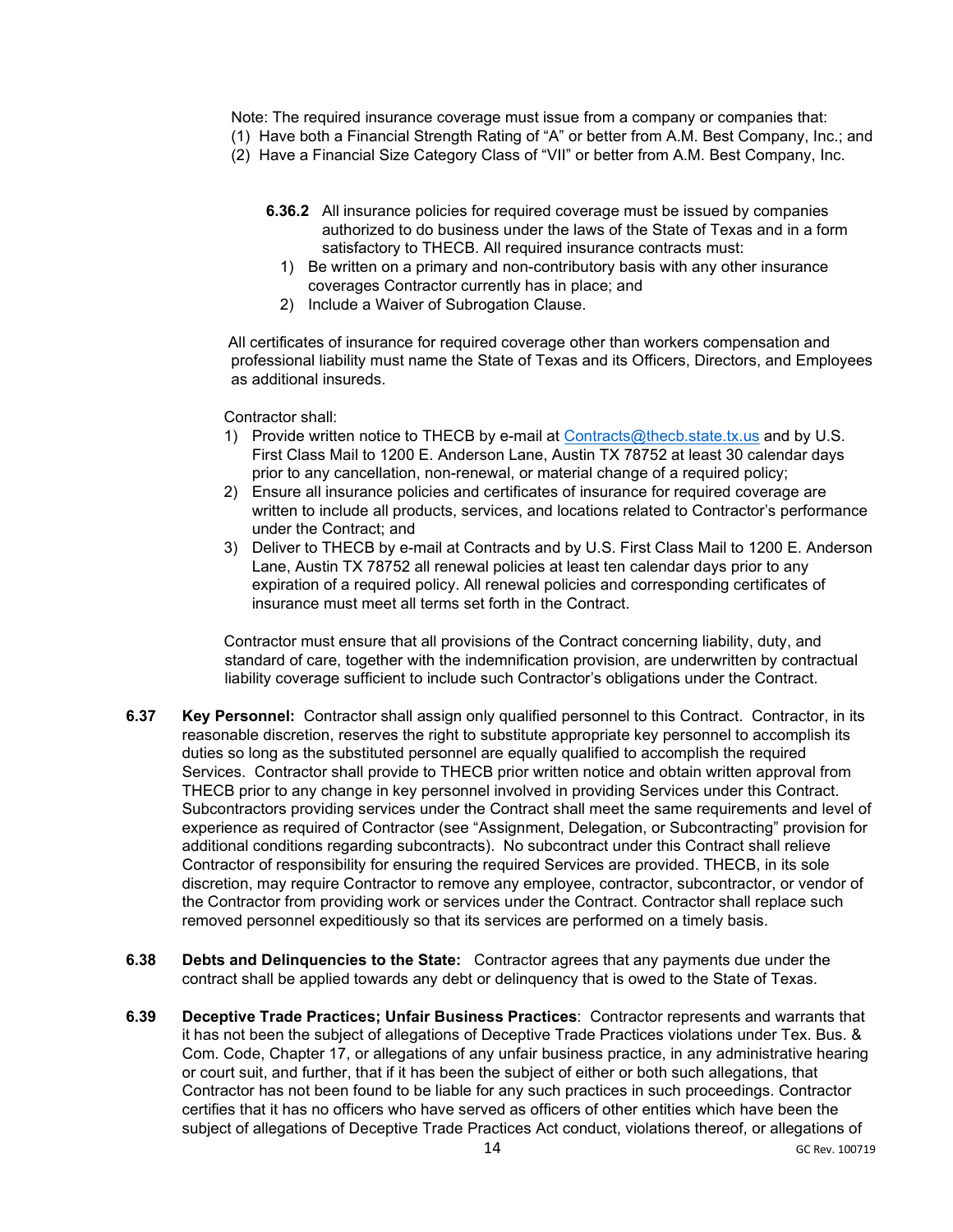any unfair business practices, in an administrative hearing or court suit and further, that if such officer(s) has been the subject of either or both such allegations, that such officers have not been found to be liable for any such practices in such proceedings.

- **6.40 Suspension and Debarment**: Contractor certifies that it and its principals are not suspended or debarred from doing business with the state or federal government as listed on the State of Texas Debarred Vendor List maintained by the Texas Comptroller of Public Accounts and the System for Award Management (SAM) maintained by the General Services Administration.
- **6.41 Excluded Parties:** Contractor certifies that it is not listed in the prohibited vendors list authorized by Executive Order No. 13224, "Blocking Property and Prohibiting Transactions with Persons Who Commit, Threaten to Commit, or Support Terrorism", published by the United States Department of the Treasury, Office of Foreign Assets Control.
- **6.42 E-Verify:** U.S. Department of Homeland Security's E-Verify System
	- **6.42.1** By entering into this Contract, the Contractor certifies and ensures that it utilizes and will continue to utilize, for the term of this Contract, the U.S. Department of Homeland Security's E-Verify system to determine the eligibility of:

All persons employed to perform duties within Texas, during the term of the Contract; and All persons (including subcontractors) assigned by the Contractor to perform work pursuant to the Contract, within the United States of America.

- **6.42.2** The Contractor shall provide, upon request of THECB, an electronic or hardcopy screenshot of the confirmation or tentative non-confirmation screen containing the E-Verify case verification number for attachment to the Form I-9 for the three most recent hires that match the criteria above, by the Contractor, and Contractor's subcontractors, as proof that this provision is being followed.
- **6.42.3** If this certification is falsely made, the Contract may be immediately terminated, at the discretion of THECB or the State of Texas and at no fault to THECB or the State, with no prior notification. The Contractor shall also be responsible for the costs of any re-solicitation that THECB or the State of Texas must undertake to replace the terminated Contract.
- **6.43 Drug Free Work Place**: The Contractor shall comply with the applicable provisions of the Drug-Free Work Place Act of 1988 (Public Law 100-690, Title V, Subtitle D; 41 U.S.C. 701 et seq.) and maintain a drug-free work environment; and the final rule, government-wide requirements for drugfree work place (grants), issued by the Office of Management and Budget and the Department of Defense (32 CFR Part 280, Subpart F) to implement the provisions of the Drug-Free Work Place Act of 1988 is incorporated by reference and the Contractor shall comply with the relevant provisions thereof, including any amendments to the final rule that may hereafter be issued.
- **6.44 No Commissions**: THECB shall not pay any commissions to Contractor under this Contract.
- **6.45 Contacts**: Unless otherwise agreed to in writing by the Parties, primary contacts for routine communications related to the performance of Services under this Contract are as follows:

| <b>THECB STAFF</b>       | <b>CONTRACTOR STAFF</b>               |
|--------------------------|---------------------------------------|
| (Or successor in office) | (Or successor in office)              |
| {division contact}       | {contracted_party}<br>{vendorContact} |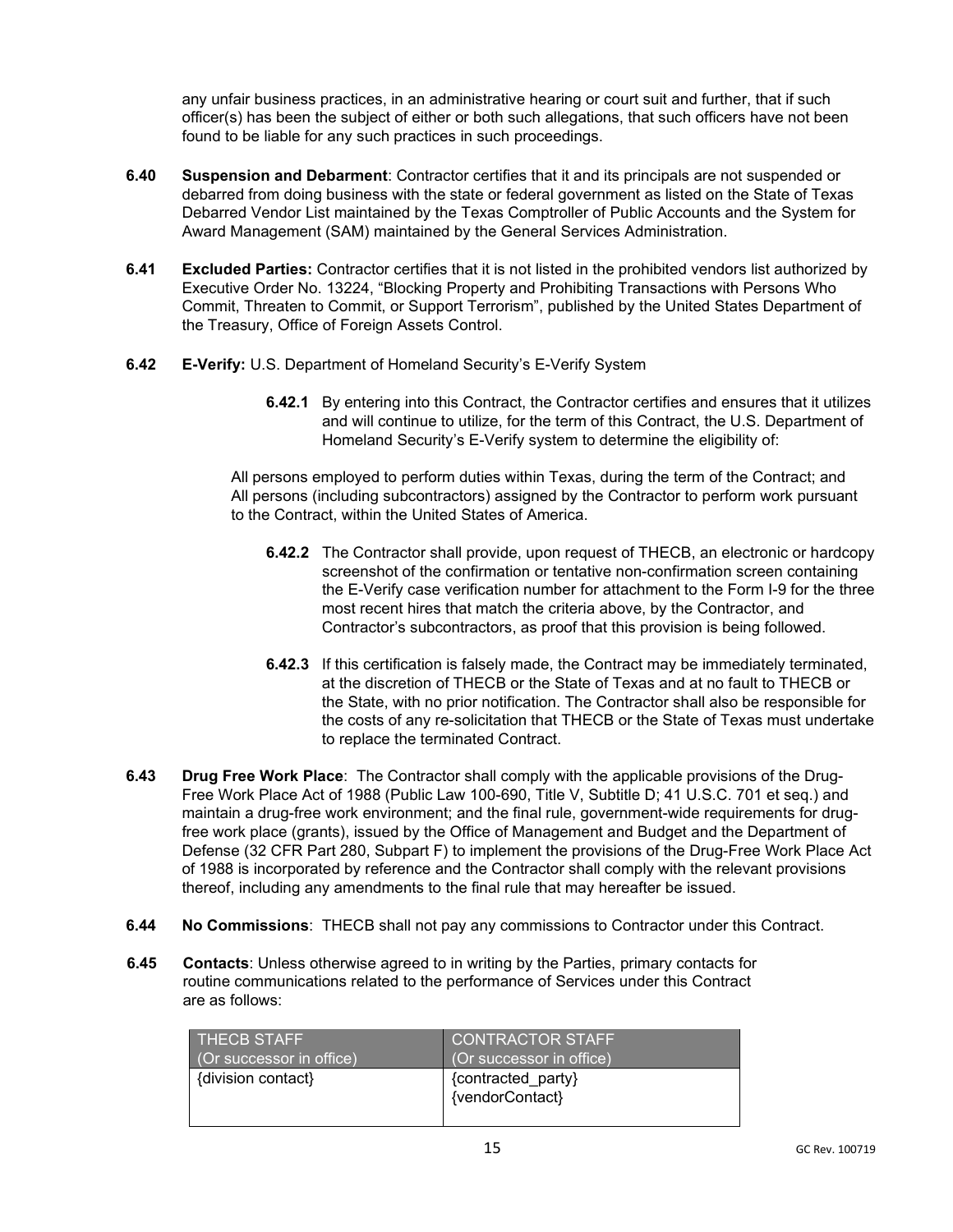**6.46 Applicable Taxes:** This Contract shall not be construed so as to supersede the laws of the United States or the State of Texas that accord the State of Texas, THECB, and all departments, agencies, and instrumentalities of the State of Texas exemptions from payment(s) of all taxes of whatever kind. More specifically, to the extent permitted by applicable law, THECB shall not directly or indirectly be liable for taxes of any kind. Contractor represents and warrants that it shall pay all taxes or similar amounts resulting from this Contract, including, but not limited to, any federal, State, or local income, sales or excise taxes of Contractor or its employees. To the extent permitted by applicable law, THECB shall provide all applicable tax exemption certificates upon the Contractor's request.

# **6.47 Electronic and Information Resources Accessibility Standards, As Applicable per 1 TAC Chapter 213:**

- **6.47.1** Effective September 1, 2006, state agencies and institutions of higher education shall procure products which comply with the State of Texas Accessibility requirements for Electronic and Information Resources specified in 1 TAC Chapter 213 when such products are available in the commercial marketplace or when such products are developed in response to a procurement solicitation.
- **6.47.2** Vendor shall provide DIR with the URL to its Voluntary Product Accessibility Template (VPAT) for reviewing compliance with the State of Texas Accessibility requirements (based on the federal standards established under Section 508 of the Rehabilitation Act), or indicate that the product/service accessibility information is available from the General Services Administration "Buy Accessible Wizard" (http://www.buyaccessible.gov). Vendors not listed with the "Buy Accessible Wizard" or supplying a URL to their VPAT must provide DIR with a report that addresses the same accessibility criteria in substantively the same format. Additional information regarding the "Buy Accessible Wizard" or obtaining a copy of the VPAT is located at http://www.section508.gov/.
- **6.48 Smoking Policy:** THECB has a policy of being a smoke-free agency. The policy reflects THECB's commitment to providing a healthy environment for all THECB employees and visitors. This policy prohibits smoking within any state building. The Contractor, by acceptance of this Contract, agrees to abide by this policy when on the property of THECB.
- **6.49 Substitutions:** Substitutions are not permitted without the written approval of THECB.
- **6.50 Contracting Information Responsibilities (Applicable for Contracts \$1 million and Above) :**  Contractor represents and warrants that it will comply with the requirements of Section 552.372(a) of the Texas Government Code. Except as provided by Section 552.374(c) of the Texas Government Code, the requirements of Subchapter J, Chapter 552 of the Government Code, may apply to the contract and the Contractor agrees that the contract can be terminated if the Contractor knowingly or intentionally fails to comply with a requirement of that subchapter.
- **6.51 Cybersecurity Training:** Contractor represents and warrants that it will comply with the requirements of Section 2054.5192 of the Texas Government Code relating to cybersecurity training and required verification of completion of the training program.
- **6.52 Disaster Recovery Plan:** Upon request of Agency, Contractor shall provide the descriptions of its business continuity and disaster recovery plans.
- **6.53 Entire Agreement and Order of Precedence**: This Contract consists of the following documents: the final executed Contract (including its Exhibits and any Amendments), THECB's Invitation for Bid, and the Contractor's response to the Invitation for Bid.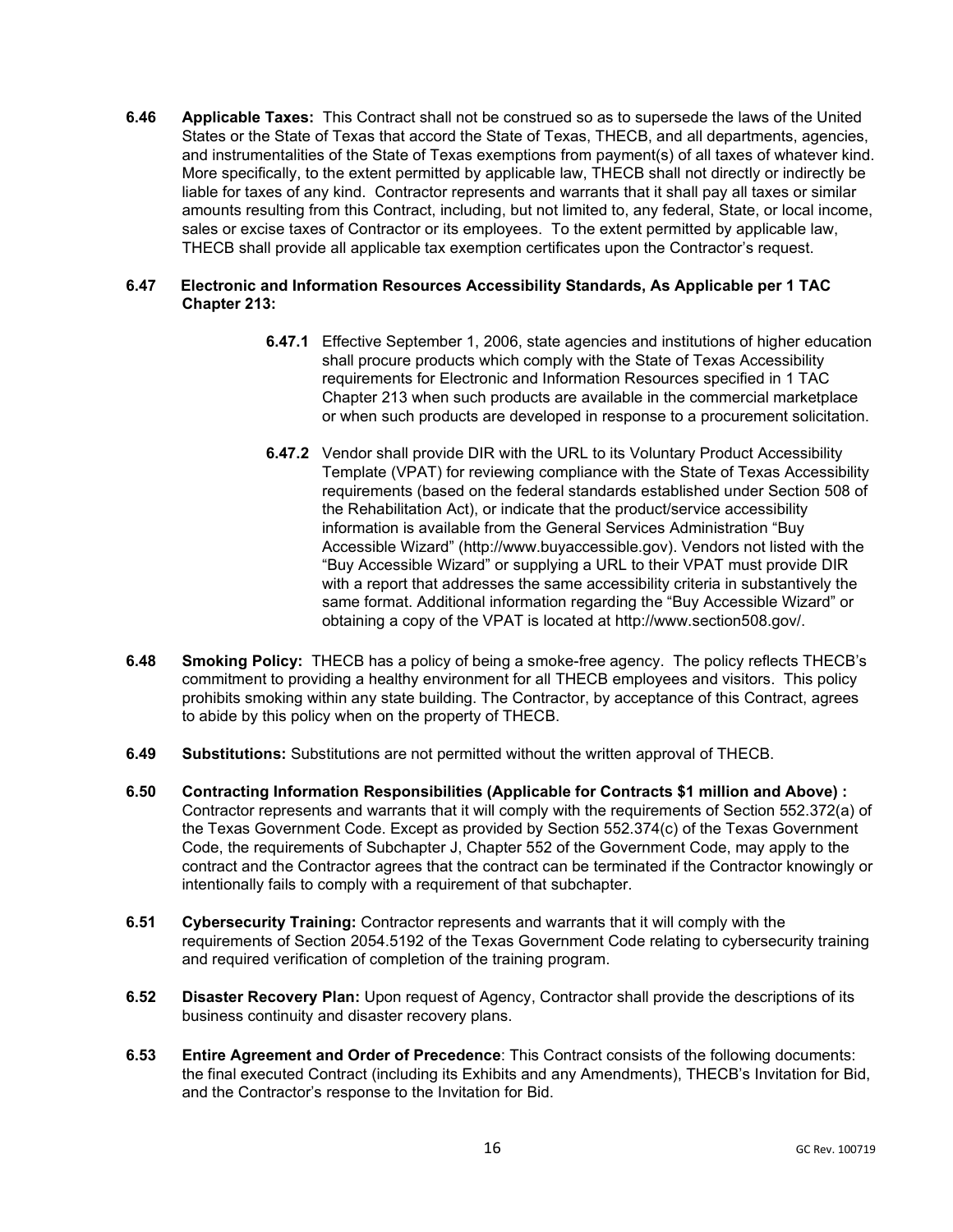- **6.53.1** In the event of conflicts, contradictions, or inconsistencies between or among these documents, such conflicts or inconsistencies shall be resolved by reference to the documents in the following order of precedence:
- (1) Any duly executed amendments to the final executed contract;
- (2) The final executed contract, including its exhibits;
- (3) THECB's Request for Best and Final Offer (BAFO);
- (4) Contractor's response to the Invitation for Bid.
- **6.53.2** This Contract (including its Exhibits and any Amendments) contains the final, complete and exclusive understanding of the Parties, and supersedes all prior contemporaneous, oral or written understandings, representations, and negotiations between Parties relating to the subject matter of this Contract. The Parties further agree that this Contract may not in any way be explained or supplemented by a prior or existing course of dealings between the Parties, by usage of trade or custom, or by any prior performance between the Parties pursuant to this Contract or otherwise.